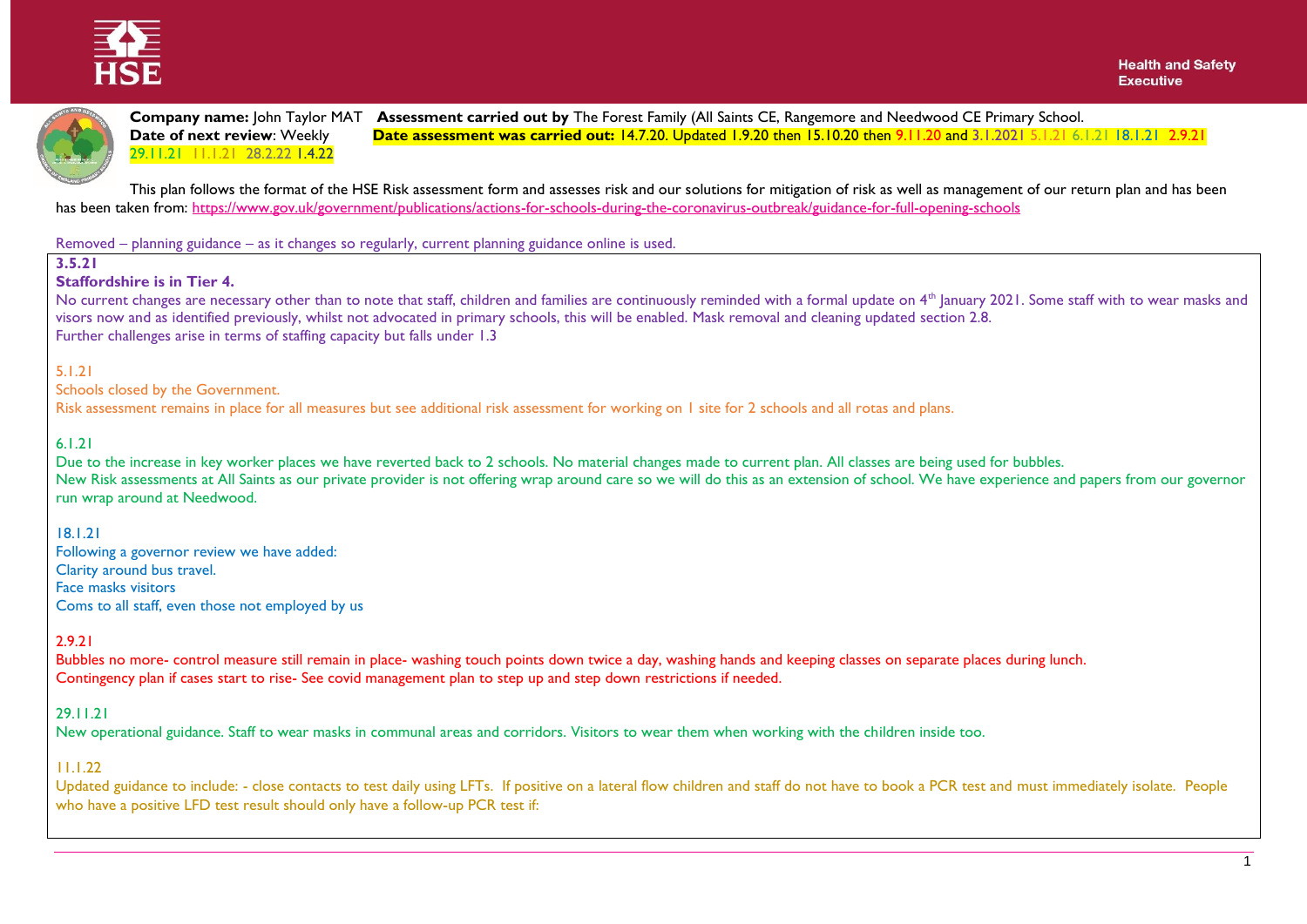- they wish to claim the [Test and Trace Support Payment](https://www.gov.uk/government/publications/test-and-trace-support-payment-scheme-claiming-financial-support/claiming-financial-support-under-the-test-and-trace-support-payment-scheme)
- they have a health condition that means they may be suitable for new coronavirus (COVID-19) treatments
- they are taking LFD tests as part of research or surveillance programmes, and the programme asks them to do so
- they have a positive day 2 LFD test [after arriving in England](https://www.gov.uk/guidance/travel-to-england-from-another-country-during-coronavirus-covid-19)

Children and staff may be able to end their self-isolation period before the end of the 10 full days. You can take an LFD test from 6 days after the day your symptoms started (or the day your test was taken if you did not have symptoms), and another LFD test on the following day. The second LFD test should be taken at least 24 hours later. If both these test results are negative, and you do not have a high temperature, you may end your self-isolation after the second negative test result.

#### 28.2.22

'Living with Covid' plan. Updated guidance. [https://www.gov.uk/government/publications/covid-19-people-with-covid-19-and-their-contacts/covid-19-people-with-covid-19-and-their](https://www.gov.uk/government/publications/covid-19-people-with-covid-19-and-their-contacts/covid-19-people-with-covid-19-and-their-contacts)[contacts](https://www.gov.uk/government/publications/covid-19-people-with-covid-19-and-their-contacts/covid-19-people-with-covid-19-and-their-contacts)

## [Schools COVID-19 operational guidance \(publishing.service.gov.uk\)](https://assets.publishing.service.gov.uk/government/uploads/system/uploads/attachment_data/file/1057106/220224_Schools_guidance.pdf)

#### **Hygiene**

- Regular Handwashing and hygiene still expected across school as they always have been, please ensure soap and water is used by children when washing hands. Sanitiser can be used throughout the day but not in place of soap and water, used as additional, such as before leaving at the end of the day.
- Face coverings are no longer required in communal areas or in classrooms, however if you feel more comfortable wearing them please do so. There will still likely be numerous positive cases so you may want to wear one.
- **•** Ventilation is still encouraged so please open classroom windows each day.
- **Cleaning will continue**, please remember to clean down particularly dirty tables in between lessons if needed throughout the day.

## **Testing**

From 2<sup>1<sup>st</sup> Feb staff in mainstream schools will not be expected to take part in regular asymptomatic testing, this means there is no requirement for you to test</sup> **twice a week and report to the office. All LFTs orders have been suspended by the DfE and schools are unable to get more. With this in mind we will be distributing what we have left amongst staff, please do not help yourself as we will ensure they are distributed fairly.**

**As we still have some LFTs I recommend keeping them at home and use if you have a symptom (or live with someone who tests positive). If you have no symptoms, do not test. DfE guidance recommends sending for a PCR if you have symptoms but we can do that once LFTs run out.** 

- Guidance on pregnant staff and extremely critically vulnerable available if required.
- If positive with a LFT let me, Donna and Jodie know straight away please.
- There is no need to get a follow up PCR in fact they will not allow you to unless you are eligible or are asked to as part of research.
- **If positive stay at home for at least 5 days, this must include 2 negative LFTs on day 5 and day 6. This can go on for up to 10 days as before.**
- Although national guidance is to 'stay at home for 5 days if positive' and cannot be enforced as is not law… Dfe guidance states 'schools should exercise their power to refuse entry in order to keep others safe'. We will be doing this and refusing entry to staff who are positive to stop the spread of the virus.
- If well enough then working from home on other school duties is expected such as planning, report writing, data, subject prep etc.

# 1.4.22

As of 1 April the measures and guidance for managing COVID-19 have changed as part of the government's strategy to live and manage the virus.

# **The DfE guidance states**

Free COVID-19 tests will continue to be available, after the universal testing ends on 1 April, for specific groups including eligible patients, NHS staff and care staff. This does not apply to education settings, other than for individuals who are at risk of serious illness from COVID-19 and eligible for treatments.

For individuals who have symptoms of a respiratory infection, and who have a high temperature or feel unwell, they are advised that they should try to stay at home and avoid contact with other people until they feel well enough to resume normal duties and they no longer have a high temperature.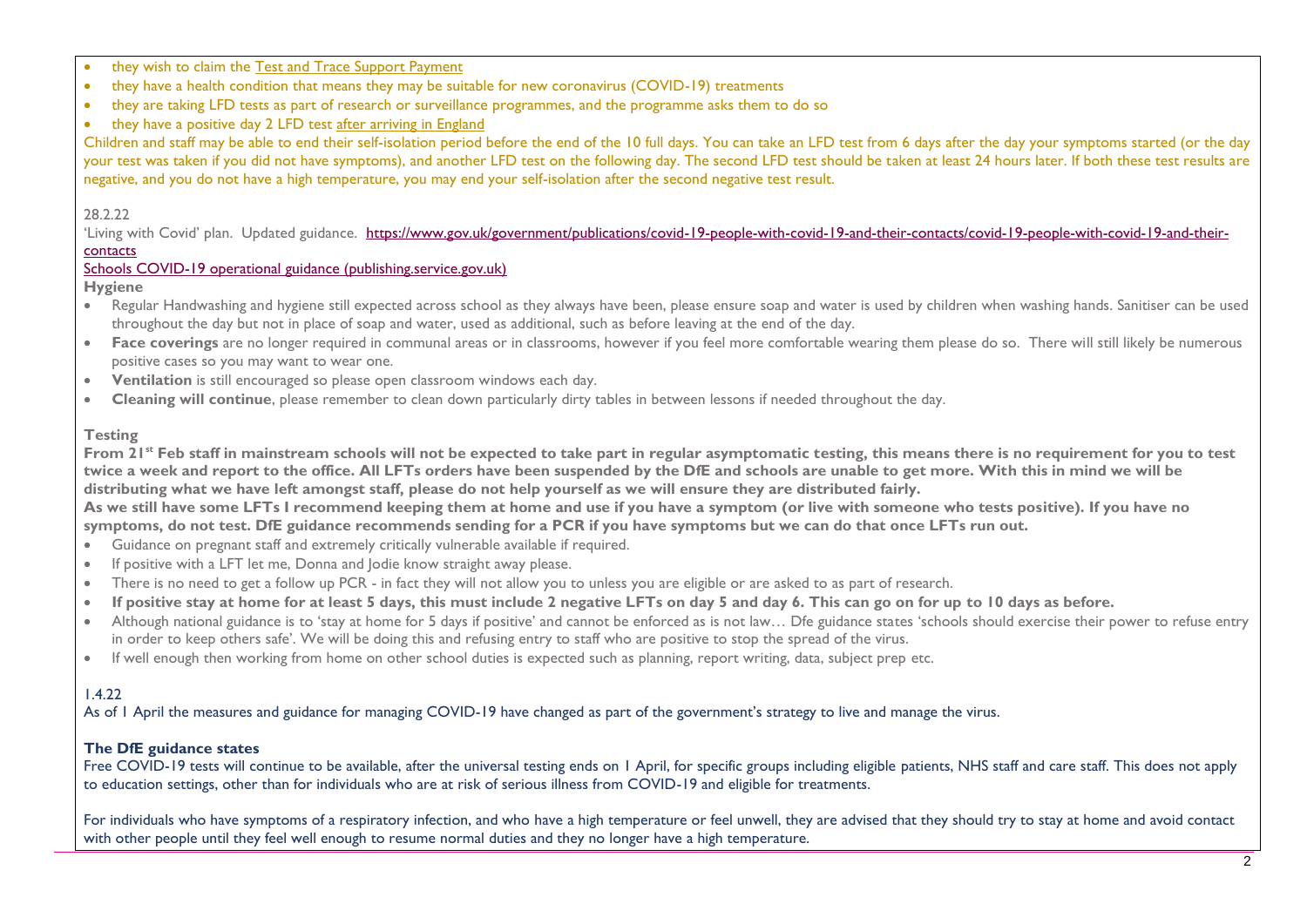For individuals with a positive COVID-19 test, they are advised to try to stay at home and avoid contact with other people for 5 days and for children and young people aged 18 and under, the advice will be 3 days.

Regular asymptomatic testing will no longer be recommended within education or childcare settings, including in SEND.

**Please read in conjunction with our Corona Virus Staff and Parental Plans on PowerPoint for key points to be clear.** 

**If the risk owner is the Executive Headteacher (EHT) the contingency in their absence are the senor leadership team. Where the risk manager is another member of staff, contingency is up line to senior leaders.** 

| What are the hazards?                                                                              | Risk rating prior<br>to action<br>(H/M/L) | <b>Control measures</b>                                                                                                                                                                                                                                                                                                                                                                                                                                                                                                                                                                                                                                                                                                                                                                                                                                                                                                                                                                                                                                               | In place?<br>(Yes/No) | What further action do you need<br>to take to control the risks?                     | <b>Residual risk</b><br>rating<br>(H/M/L) |
|----------------------------------------------------------------------------------------------------|-------------------------------------------|-----------------------------------------------------------------------------------------------------------------------------------------------------------------------------------------------------------------------------------------------------------------------------------------------------------------------------------------------------------------------------------------------------------------------------------------------------------------------------------------------------------------------------------------------------------------------------------------------------------------------------------------------------------------------------------------------------------------------------------------------------------------------------------------------------------------------------------------------------------------------------------------------------------------------------------------------------------------------------------------------------------------------------------------------------------------------|-----------------------|--------------------------------------------------------------------------------------|-------------------------------------------|
|                                                                                                    |                                           | Establishing a systematic process of partial opening, including social distancing - Risk owner - EHT                                                                                                                                                                                                                                                                                                                                                                                                                                                                                                                                                                                                                                                                                                                                                                                                                                                                                                                                                                  |                       |                                                                                      |                                           |
| 1.1 Net capacity for full opening September                                                        |                                           |                                                                                                                                                                                                                                                                                                                                                                                                                                                                                                                                                                                                                                                                                                                                                                                                                                                                                                                                                                                                                                                                       |                       |                                                                                      |                                           |
| Available capacity of the<br>school is reduced when<br>social distancing guidelines<br>are applied | H                                         | Currently there are no guidelines for children $-$ just best<br>endeavours but to have the whole school back there will be<br>children sat next to each other in class. We will endeavour to<br>move tables as fat apart as possible and as distanced as possible.<br>Movement round school and play will still enable social distancing.<br>• Agreed circulatory routes etc. to enable social distancing at<br>these time.<br>Altered play and lunchtime plans in order to enable social<br>distancing. EG Bubbles eating together. Appoint extra lunch staff<br>EYFS specific - children will be enabled to have free flow<br>activities and we will limit numbers of children at each activity and<br>staff connection will be from a distance. Suitable spacing of<br>activities, still minimise resources but used only in one bubble.<br>Continue to enable a 'distance' learning in class approach / a<br>hybrid approach so that staff are not close to children or needing<br>to move round a room.<br>Bubbles now removed unless cases increase / outbreak. | v                     | -Cascade information to staff.<br>-Dynamically manage staffing based<br>on absences. | м                                         |
| 1.2 Organisation of teaching spaces                                                                |                                           |                                                                                                                                                                                                                                                                                                                                                                                                                                                                                                                                                                                                                                                                                                                                                                                                                                                                                                                                                                                                                                                                       |                       |                                                                                      |                                           |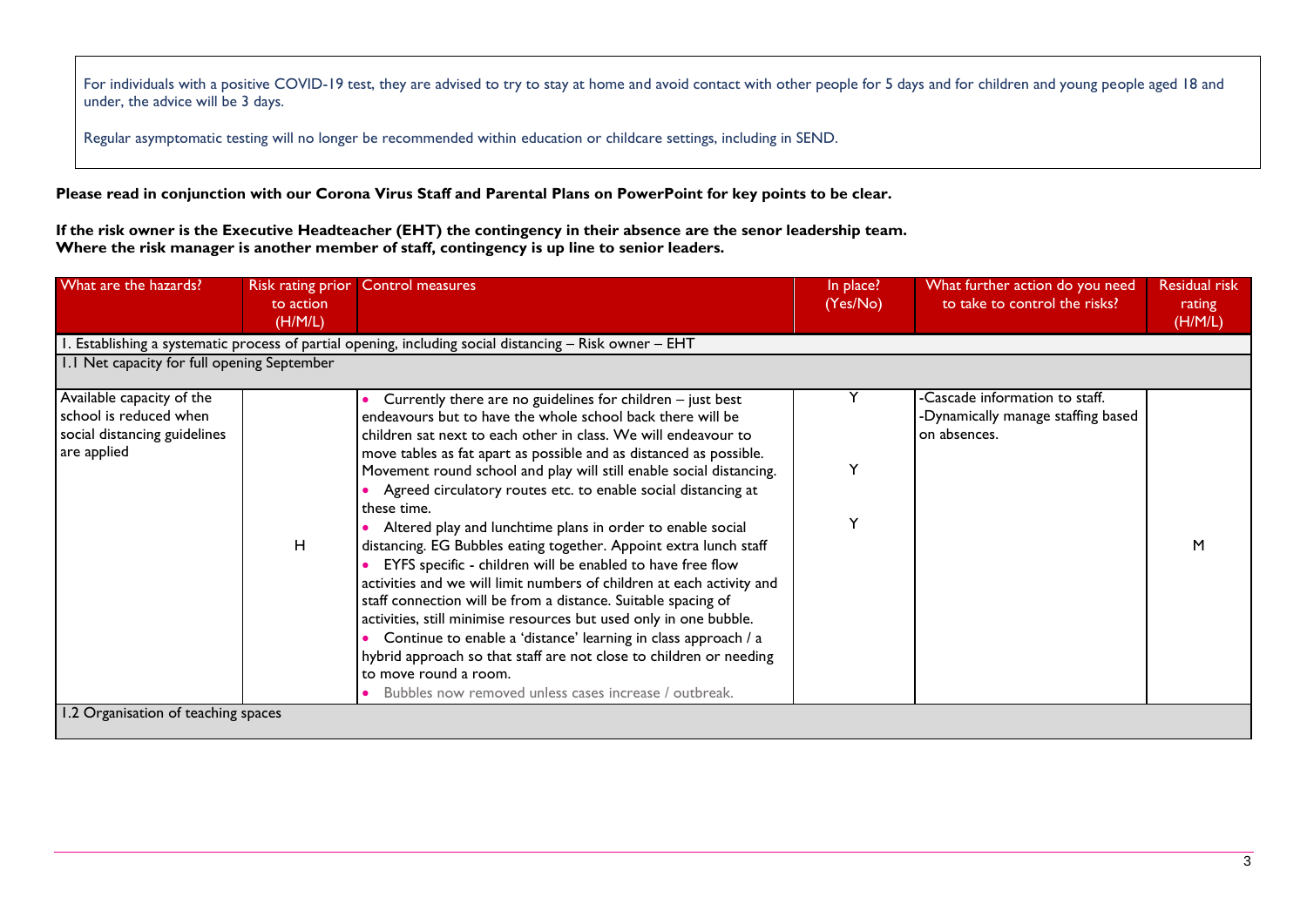| What are the hazards?                                                                                                                                                                                                                 | to action<br>(H/M/L) | Risk rating prior Control measures                                                                                                                                                                                                                                                                                                                                                                                                                                                                                                                                                                                                                                                                                                                                                                                                                                                                                                         | In place?<br>(Yes/No)             | What further action do you need<br>to take to control the risks?                 | Residual risk<br>rating<br>(H/M/L) |
|---------------------------------------------------------------------------------------------------------------------------------------------------------------------------------------------------------------------------------------|----------------------|--------------------------------------------------------------------------------------------------------------------------------------------------------------------------------------------------------------------------------------------------------------------------------------------------------------------------------------------------------------------------------------------------------------------------------------------------------------------------------------------------------------------------------------------------------------------------------------------------------------------------------------------------------------------------------------------------------------------------------------------------------------------------------------------------------------------------------------------------------------------------------------------------------------------------------------------|-----------------------------------|----------------------------------------------------------------------------------|------------------------------------|
| Classroom sizes will not<br>allow adequate social<br>distancing                                                                                                                                                                       | H                    | Classroom size and numbers reviewed.<br>Class sizes and timetables and teaching structures amended.<br>Staffing amended to ensure reduced need for movement<br>$\bullet$<br>between bubbles other than PPA cover and absence. We will<br>endeavour to use the same staff for the same bubbles or, at lunch<br>time for example, put one person between 2 bubbles on a split<br>playground to supervise.<br>• Classrooms re-modelled, with chairs and desks in place to allow<br>for whole class with as much social distancing as possible.<br>• Clear signage displayed in classrooms and school promoting<br>social distancing - leave it at 2m as this is best case but not possible<br>in classroom situations.<br>• Classes stay together with their teacher and do not mix with<br>other children or staff. THIS IS A RISK as we have a large number<br>of part time staff.<br>Bubbles now removed unless cases increase / outbreak. | Υ<br>Y<br>As best as<br>possible. |                                                                                  | M                                  |
| 1.3 Availability of staff and class sizes                                                                                                                                                                                             |                      |                                                                                                                                                                                                                                                                                                                                                                                                                                                                                                                                                                                                                                                                                                                                                                                                                                                                                                                                            |                                   |                                                                                  |                                    |
| The number of staff who<br>are available is lower than<br>that required to teach<br>classes in school and<br>operate effective home<br>learning                                                                                       | H                    | The health status and availability of every member of staff is<br>known and is regularly updated so that deployment can be planned.<br>• Full use is made of those staff who are unable to be in school<br>but who are well enough to support online.<br>Flexible and responsive use of teaching assistants and pastoral<br>staff to supervise classes is in place.<br>Full use is made of testing to inform staff deployment.                                                                                                                                                                                                                                                                                                                                                                                                                                                                                                             | Y                                 | Standby SLT to cover teaching<br>the immediate need.                             | M                                  |
| 1.5 The school day                                                                                                                                                                                                                    |                      |                                                                                                                                                                                                                                                                                                                                                                                                                                                                                                                                                                                                                                                                                                                                                                                                                                                                                                                                            |                                   |                                                                                  |                                    |
| The start and end of the<br>school day create risks of<br>breaching social distancing<br>guidelines.<br>Parents adhering to<br>expectations of not mingling<br>and keeping younger<br>children / collected children<br>under control. | H                    | Pick up and drop off times are planned carefully.<br>Alphabetical staggering and designated entrances and exits at<br>Needwood.<br>One-way system with special markers and entrances / exits at All<br>Saints.<br>The number of entrances and exits to be used is maximised<br>Staff, parents and children are briefed and signage provided to<br>identify which entrances, exits and circulation routes to use.<br>• A plan is in place for managing the movement of people on<br>arrival to avoid groups of people congregating. - cones for each<br>family.                                                                                                                                                                                                                                                                                                                                                                             | Y<br>Y<br>Υ<br>Υ<br>Y<br>Y        | Regular communication of rules<br>and expectations and subsequent<br>monitoring. | M                                  |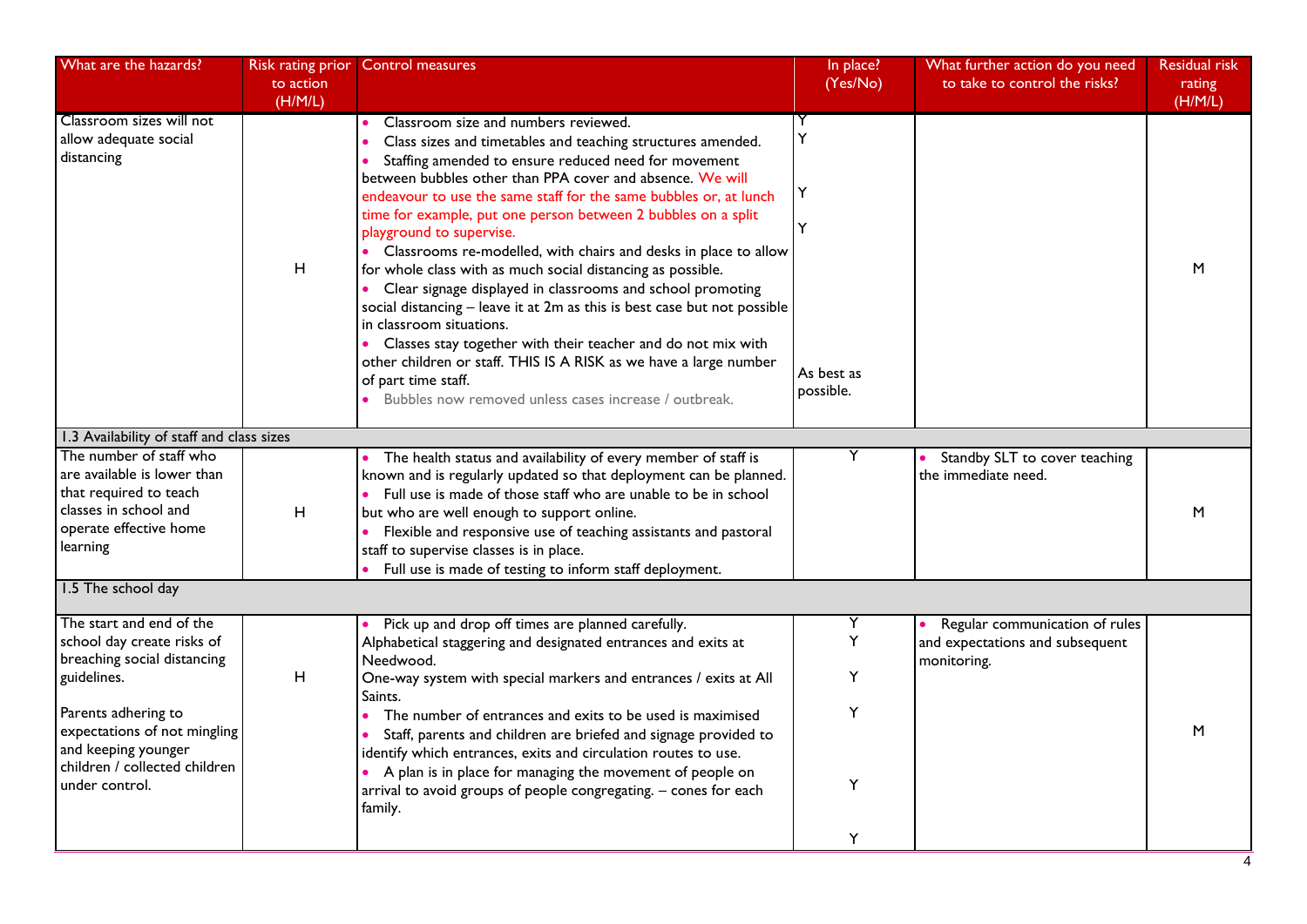| What are the hazards?                                                                                                                                            | Risk rating prior    | <b>Control measures</b>                                                                                                                                                                                                                                                                                                                                                                                                                                                                                                                           | In place?                               | What further action do you need                                                    | <b>Residual risk</b> |
|------------------------------------------------------------------------------------------------------------------------------------------------------------------|----------------------|---------------------------------------------------------------------------------------------------------------------------------------------------------------------------------------------------------------------------------------------------------------------------------------------------------------------------------------------------------------------------------------------------------------------------------------------------------------------------------------------------------------------------------------------------|-----------------------------------------|------------------------------------------------------------------------------------|----------------------|
|                                                                                                                                                                  | to action<br>(H/M/L) |                                                                                                                                                                                                                                                                                                                                                                                                                                                                                                                                                   | (Yes/No)                                | to take to control the risks?                                                      | rating<br>(H/M/L)    |
|                                                                                                                                                                  |                      | Floor markings are visible where it is necessary to manage any<br>queuing.<br>Attendance patterns have been optimised to ensure maximum<br>safety.                                                                                                                                                                                                                                                                                                                                                                                                | Y                                       |                                                                                    |                      |
| 1.6 Planning movement around the school                                                                                                                          |                      |                                                                                                                                                                                                                                                                                                                                                                                                                                                                                                                                                   |                                         |                                                                                    |                      |
| Movement around the<br>school risks breaching social<br>distancing guidelines                                                                                    | н                    | Circulation plans have been reviewed and revised.<br>Corridors are divided where feasible.<br>Appropriate signage is in place to clarify circulation routes.<br>Pinch points and bottle necks are identified and managed<br>accordingly.<br>Movement of children around school is minimised as much as<br>$\bullet$<br>possible.<br>• Children are regularly briefed regarding observing social<br>distancing guidance.<br>Appropriate duty rota and levels of supervision are in place.<br>Bubbles now removed unless cases increase / outbreak. | Y<br>Where possible<br>Y<br>Y<br>Y<br>Y | - regular communication of rules<br>and expectations and subsequent<br>monitoring. |                      |
| 1.7 Curriculum organisation                                                                                                                                      |                      |                                                                                                                                                                                                                                                                                                                                                                                                                                                                                                                                                   |                                         |                                                                                    |                      |
| Children will have fallen<br>behind in their learning<br>during school closures and<br>achievement gaps will have<br>widened<br>1:1 provision or small<br>group/ | H                    | Recovery curriculum written and planned<br>Gaps in learning are assessed and addressed in teachers'<br>planning.<br>Plans for intervention are in place for those children who have<br>fallen behind in their learning.<br>Where staff have small group/1:1 child they should endeavour to<br>socially distance but this is likely to not be possible so use visors.<br>Over 60s have specific risk assessment to always use visors under<br>these circumstances.                                                                                 | Y                                       | Regular communication of<br>expectations and subsequent<br>monitoring.             | M                    |
| 1.8 Staff workspaces                                                                                                                                             |                      |                                                                                                                                                                                                                                                                                                                                                                                                                                                                                                                                                   |                                         |                                                                                    |                      |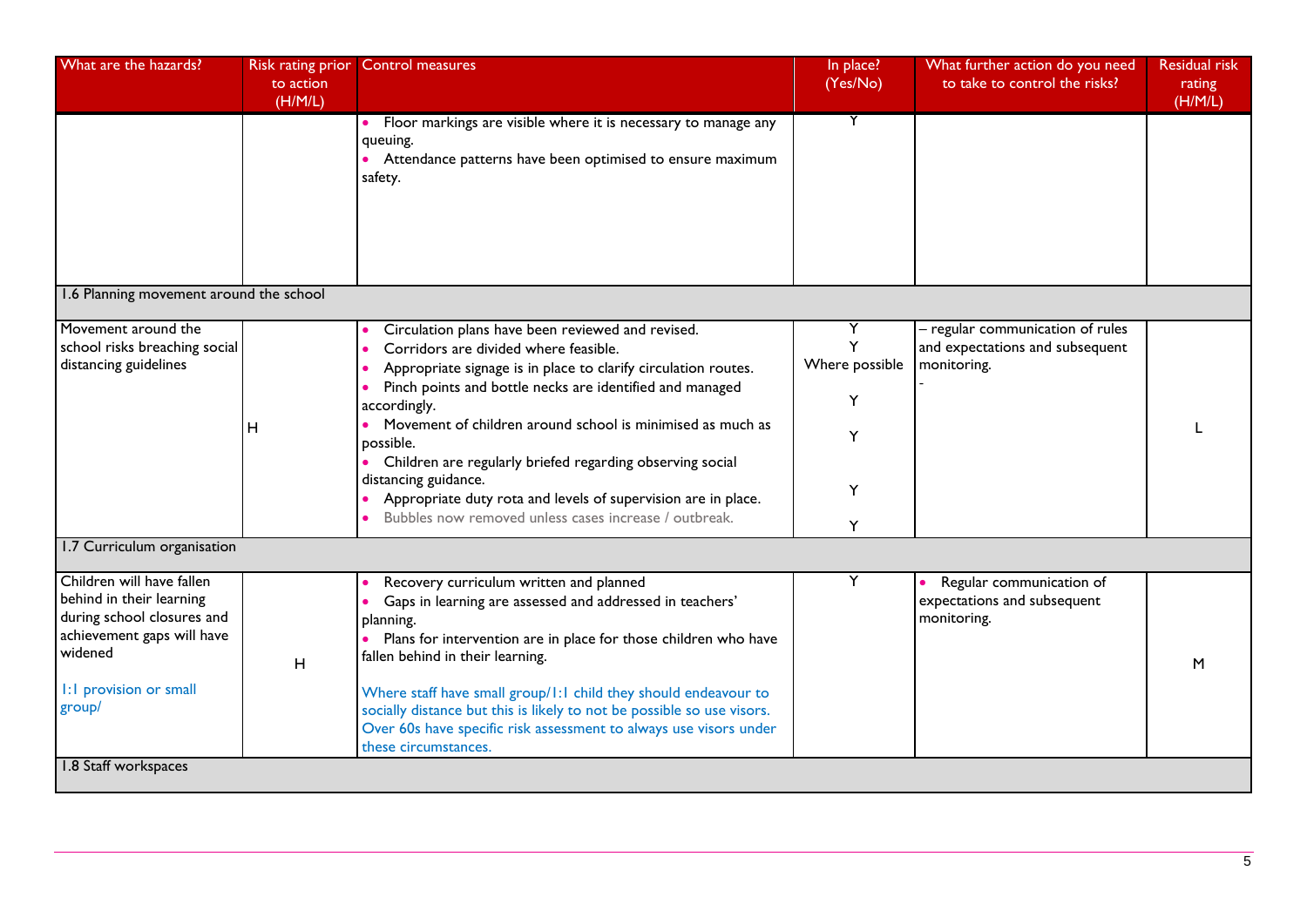| What are the hazards?                                                                                                                                        | Risk rating prior<br>to action<br>(H/M/L) | <b>Control measures</b>                                                                                                                                                                                                                                                                                                                                                                                                                                                                                                                                                                                                                                                                                                                                                                                | In place?<br>(Yes/No) | What further action do you need<br>to take to control the risks?         | <b>Residual risk</b><br>rating<br>(H/M/L) |
|--------------------------------------------------------------------------------------------------------------------------------------------------------------|-------------------------------------------|--------------------------------------------------------------------------------------------------------------------------------------------------------------------------------------------------------------------------------------------------------------------------------------------------------------------------------------------------------------------------------------------------------------------------------------------------------------------------------------------------------------------------------------------------------------------------------------------------------------------------------------------------------------------------------------------------------------------------------------------------------------------------------------------------------|-----------------------|--------------------------------------------------------------------------|-------------------------------------------|
| Staff rooms and offices do<br>not allow for observation of<br>social distancing guidelines                                                                   | $\mathsf H$                               | Staff rooms and offices have been reviewed and appropriate<br>configurations of furniture and workstations have been put in<br>place to allow for social distancing.<br>Staff have been briefed on the use of these rooms - we have<br>opened a second are for staff to have a break as classrooms are<br>used for children to eat and yet our room is not big enough for<br>more than 2. This has been cascaded.<br>• We have marked chairs which are not to be sat on.<br>• Staff are reminded not to share pens etc. sanitise, phones, kettle,<br>fridge etc. any desks visited which are not your own.<br>• We have split senior leaders and office staff into differing areas<br>so that if one tests positive we have business continuity.<br>• Wear masks in communal areas and busy corridors. | Y<br>Y<br>Y<br>Y      | • Regular communication of<br>expectations and subsequent<br>monitoring. | M/L                                       |
| 1.9 Managing the school lifecycle                                                                                                                            |                                           |                                                                                                                                                                                                                                                                                                                                                                                                                                                                                                                                                                                                                                                                                                                                                                                                        |                       |                                                                          |                                           |
| This still stands but are all<br>in place.<br>Limited progress with the<br>school's summer term<br>calendar and work plan<br>because of COVID-19<br>measures | M                                         | School calendar for the summer term rationalised.<br>Senior Leadership Team (FLT) to include short- and medium-<br>term planning.<br>Staff recruitment for September 2020 completed.<br>Staffing timetables, PPA and directed time plans completed.<br>School improvement plans developed.<br>SEFs updated in the light of school changes.<br>Pupil and sports premium reports completed and uploaded.<br>Performance review 2020 considerations planned<br>CPD for 2020 planned.<br>Curriculum and timetable for September 2020 completed.                                                                                                                                                                                                                                                            | Y                     |                                                                          |                                           |
| Children moving into our<br>school in reception                                                                                                              | H                                         | After successful transitions, face to face and zoom, information<br>packs being sent etc. Summer communication will be continued to<br>support emotional needs and updates as to any changes as we<br>move towards September.<br>• Parent activities to recommence March 2022 if current case<br>rates allow.                                                                                                                                                                                                                                                                                                                                                                                                                                                                                          | Y                     |                                                                          |                                           |
| 1.10 Governance and policy                                                                                                                                   |                                           |                                                                                                                                                                                                                                                                                                                                                                                                                                                                                                                                                                                                                                                                                                                                                                                                        |                       |                                                                          |                                           |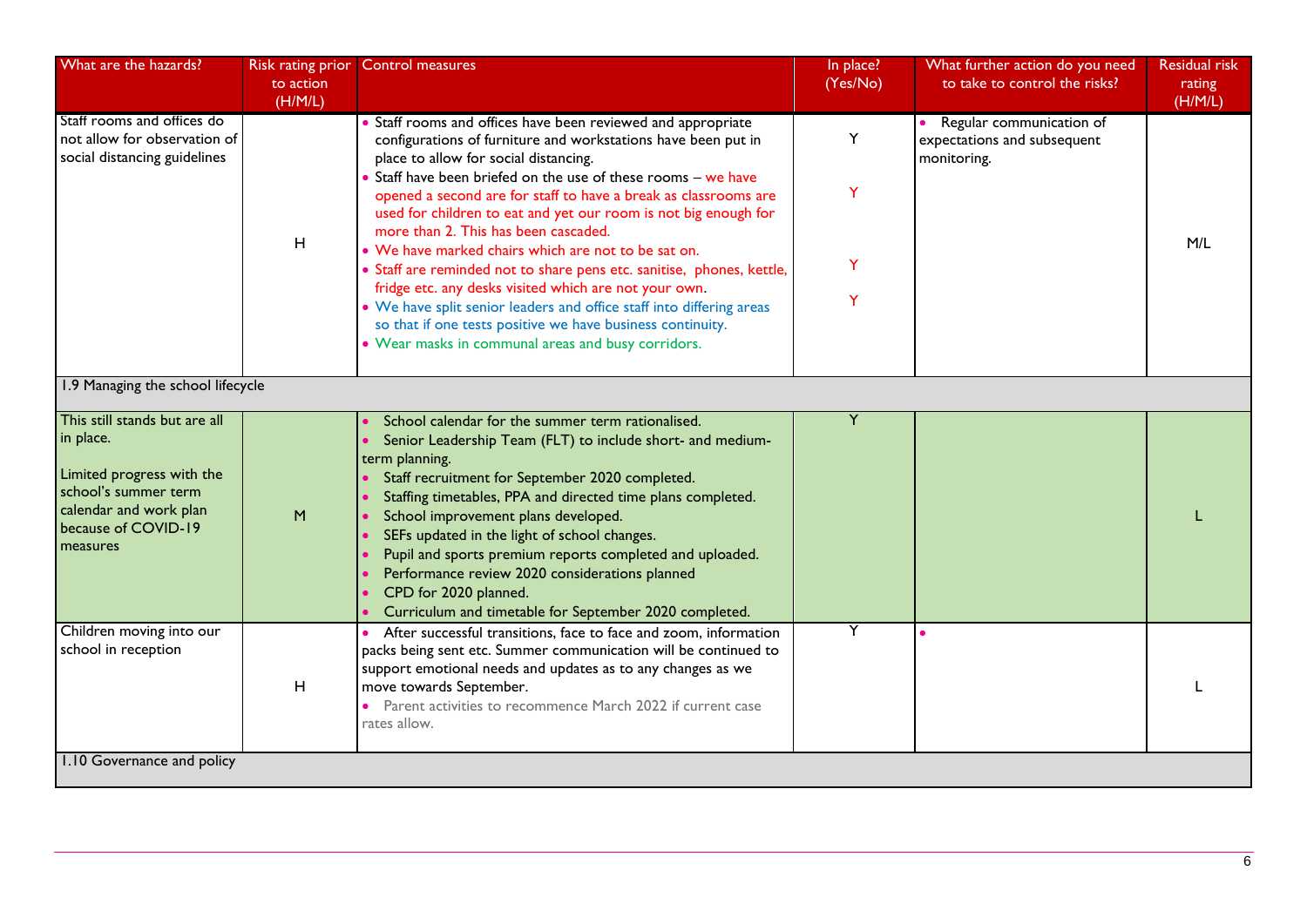| What are the hazards?                                                                                                                                                                                    | to action<br>(H/M/L) | Risk rating prior Control measures                                                                                                                                                                                                                                                                                                                                                                | In place?<br>(Yes/No)                     | What further action do you need<br>to take to control the risks?                                                                                                                          | <b>Residual risk</b><br>rating<br>(H/M/L) |
|----------------------------------------------------------------------------------------------------------------------------------------------------------------------------------------------------------|----------------------|---------------------------------------------------------------------------------------------------------------------------------------------------------------------------------------------------------------------------------------------------------------------------------------------------------------------------------------------------------------------------------------------------|-------------------------------------------|-------------------------------------------------------------------------------------------------------------------------------------------------------------------------------------------|-------------------------------------------|
| Governors are not fully<br>informed or involved in<br>making key decisions                                                                                                                               | H                    | Online meetings are held regularly with governors.<br>Governing bodies are involved in key decisions on reopening.<br>Governors are briefed regularly on the latest government<br>guidance and its implications for the school.                                                                                                                                                                   | Y<br>Y<br>Y                               | <b>Ensure Governors are</b><br>communicated with at each level -<br>remembering that not all<br>Governors are parents and<br>therefore not in our full<br>communication loop.             |                                           |
| I.II Policy review                                                                                                                                                                                       |                      |                                                                                                                                                                                                                                                                                                                                                                                                   |                                           |                                                                                                                                                                                           |                                           |
| Existing policies on<br>safeguarding, health and<br>safety, fire evacuation,<br>medical, behaviour,<br>attendance and other<br>policies are no longer fit for<br>purpose in the current<br>circumstances | н                    | All relevant policies have been revised to take account of<br>government guidance on social distancing and COVID-19 and its<br>implications for the school.<br>• Staff, children, parents and governors have been briefed<br>accordingly.                                                                                                                                                         | Y                                         | • Communication with<br>Governors and staff and families<br>where necessary of changes made.                                                                                              |                                           |
| 1.12 Communication strategy                                                                                                                                                                              |                      |                                                                                                                                                                                                                                                                                                                                                                                                   |                                           |                                                                                                                                                                                           |                                           |
| Key stakeholders are not<br>fully informed about<br>changes to policies and<br>procedures due to COVID-<br>19, resulting in risks to<br>health                                                           | M                    | Communications strategies for the following groups are in<br>place:<br>Staff<br>Children<br>Parents<br>$\bullet$<br>Governors<br><b>JTMAT</b><br>Local authority/Regional Schools Commissioner / Professional<br>associations<br>• Staff attending site who are not employed by us i.e. catering and<br>cleaning. (No peripatetic on site), if tutors, etc. were coming they<br>would be updated. | Υ<br>Υ<br>Υ<br>Y<br>U<br>Y where relevant | Regular monitoring and checks all<br>groups communicated with.                                                                                                                            |                                           |
| 1.13 Staff induction and CPD                                                                                                                                                                             |                      |                                                                                                                                                                                                                                                                                                                                                                                                   |                                           |                                                                                                                                                                                           |                                           |
| Staff are not trained in new<br>procedures, leading to risks<br>to health                                                                                                                                | H                    | • A clear staff information PPT provided and delivered, and<br>repeated during INSET with any final changes.<br>• Induction and CPD programmes are in operation for all staff<br>prior to reopening, and include:<br>Infection control<br>Fire safety and evacuation procedures<br>Constructive behaviour management                                                                              | Υ<br>Y<br>Υ<br>Υ<br>Y                     | • Plans sent to staff with good<br>time and clarity on actions and<br>rules/expectations.<br>• H&S training with ATF includes<br>infection control for all to<br>complete during lockdown |                                           |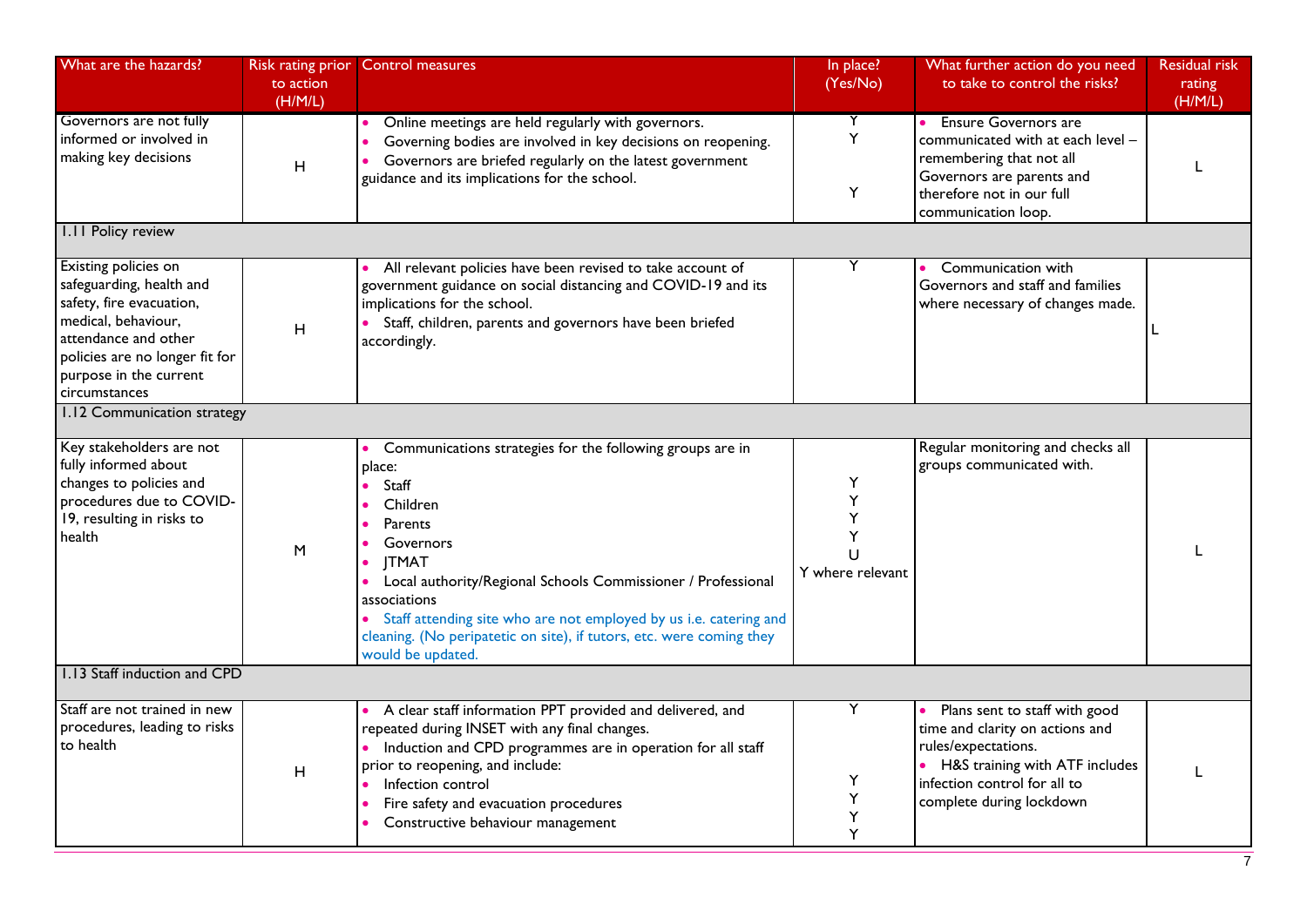| What are the hazards?                                                                                                                                                     | Risk rating prior<br>to action<br>(H/M/L) | <b>Control measures</b>                                                                                                                                                                                                                                                                                                                                                                                                                                                                                                                                                    | In place?<br>(Yes/No)      | What further action do you need<br>to take to control the risks?                                                                                  | <b>Residual risk</b><br>rating<br>(H/M/L) |
|---------------------------------------------------------------------------------------------------------------------------------------------------------------------------|-------------------------------------------|----------------------------------------------------------------------------------------------------------------------------------------------------------------------------------------------------------------------------------------------------------------------------------------------------------------------------------------------------------------------------------------------------------------------------------------------------------------------------------------------------------------------------------------------------------------------------|----------------------------|---------------------------------------------------------------------------------------------------------------------------------------------------|-------------------------------------------|
|                                                                                                                                                                           |                                           | Safeguarding<br>Risk management                                                                                                                                                                                                                                                                                                                                                                                                                                                                                                                                            |                            |                                                                                                                                                   |                                           |
| New staff are not aware of<br>policies and procedures<br>prior to starting at the<br>school when it reopens                                                               | H                                         | Induction programmes are in place for all new staff - either<br>online or in-school - prior to them starting.<br>The revised plans are issued to all new staff prior to them<br>starting.                                                                                                                                                                                                                                                                                                                                                                                  | Υ                          | We have 2 new staff, to ensure we<br>have been really clear and, when in<br>school, sign induction book.<br><b>DONE</b>                           |                                           |
| 1.14 Free school meals                                                                                                                                                    |                                           |                                                                                                                                                                                                                                                                                                                                                                                                                                                                                                                                                                            |                            |                                                                                                                                                   |                                           |
| Children eligible for free<br>school meals do not<br>continue to receive food /<br>vouchers on the days that<br>they are not in school                                    | H                                         | • FLT and office staff ensure children eligible for free school<br>meals receive free meals when in school and continue to receive<br>vouchers/school meals when not in school.<br><b>VOUCHERS PURCHASED FOR THE SUMMER HOLIDAYS</b>                                                                                                                                                                                                                                                                                                                                       |                            |                                                                                                                                                   |                                           |
| 1.15 Risk assessments                                                                                                                                                     |                                           |                                                                                                                                                                                                                                                                                                                                                                                                                                                                                                                                                                            |                            |                                                                                                                                                   |                                           |
| Risks are not<br>comprehensively assessed<br>in every area of the school<br>in light of COVID-19,<br>leading to breaches of social<br>distancing and hygiene<br>guidance. | H                                         | Risk assessments are updated or undertaken before the school<br>reopens and mitigation strategies are put in place and<br>communicated to staff covering:<br>Different areas of the school<br>When children enter and leave school<br>During movement around school<br>During break and lunch times<br>Delivering aspects of the curriculum / provision where shared<br>equipment is used - ensuring bubbles have their own equipment,<br>toys etc. and they remain with that group.<br>High standards of hygiene still expected, but guaranteeing<br>items not necessary. | Y<br>Y<br>Υ<br>Υ<br>Y<br>Y | Regular communication of<br>expectations and subsequent<br>monitoring.<br>Ensure bubbles are self-sufficient<br>and revaluate tasks if necessary. |                                           |
| 1.16 School transport                                                                                                                                                     |                                           |                                                                                                                                                                                                                                                                                                                                                                                                                                                                                                                                                                            |                            |                                                                                                                                                   |                                           |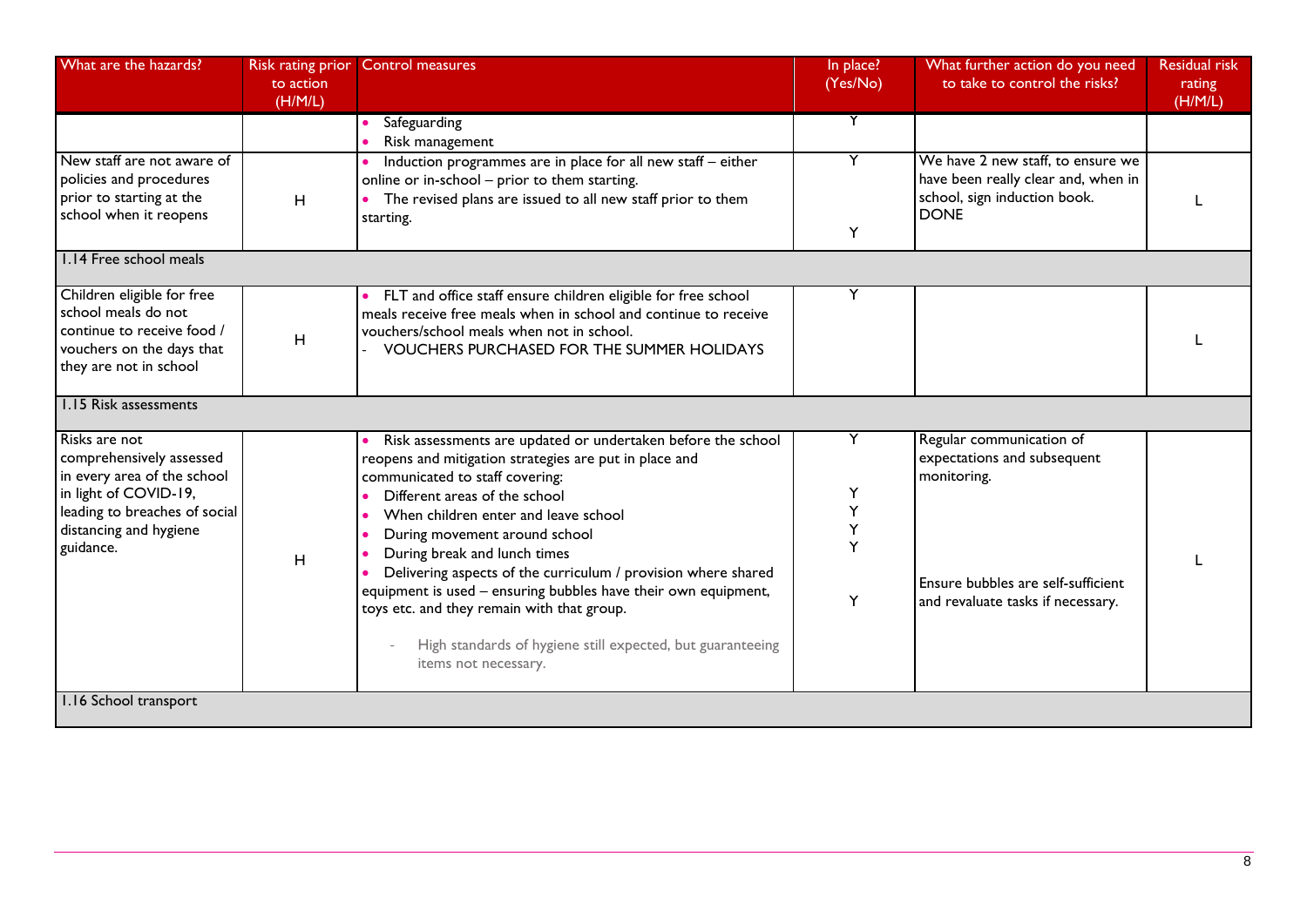| What are the hazards?                                                                                                                                                                               | Risk rating prior<br>to action<br>(H/M/L) | <b>Control measures</b>                                                                                                                                                                                                                                                                                                                                                                                                                                                                                                                                                                                                                                                                                                                                                                                                                                                                                                                                                                                                                                                                                                                   | In place?<br>(Yes/No) | What further action do you need<br>to take to control the risks?                                                                               | <b>Residual risk</b><br>rating<br>(H/M/L) |
|-----------------------------------------------------------------------------------------------------------------------------------------------------------------------------------------------------|-------------------------------------------|-------------------------------------------------------------------------------------------------------------------------------------------------------------------------------------------------------------------------------------------------------------------------------------------------------------------------------------------------------------------------------------------------------------------------------------------------------------------------------------------------------------------------------------------------------------------------------------------------------------------------------------------------------------------------------------------------------------------------------------------------------------------------------------------------------------------------------------------------------------------------------------------------------------------------------------------------------------------------------------------------------------------------------------------------------------------------------------------------------------------------------------------|-----------------------|------------------------------------------------------------------------------------------------------------------------------------------------|-------------------------------------------|
| Changes to bus schedules<br>as a result of COVID-19<br>adversely affect children'<br>attendance and punctuality<br>and do not align with<br>staggered start and<br>departure times                  | H                                         | NEEDWOOD ONLY<br>The details of how children will travel to and from school are<br>known prior to opening.<br>Effective liaison with bus companies is used as a basis for<br>planning staggered start and departure times.                                                                                                                                                                                                                                                                                                                                                                                                                                                                                                                                                                                                                                                                                                                                                                                                                                                                                                                | Y                     | Currently liasing with school<br>journeys - secure info from<br>families.<br>Plans for entry of children due<br>to different times to stagger. |                                           |
|                                                                                                                                                                                                     |                                           | 2. Investing in safety equipment and health and safety arrangements to limit the spread of COVID-19 - Risk owner - EHT                                                                                                                                                                                                                                                                                                                                                                                                                                                                                                                                                                                                                                                                                                                                                                                                                                                                                                                                                                                                                    |                       |                                                                                                                                                |                                           |
| 2.1 Cleaning                                                                                                                                                                                        |                                           |                                                                                                                                                                                                                                                                                                                                                                                                                                                                                                                                                                                                                                                                                                                                                                                                                                                                                                                                                                                                                                                                                                                                           |                       |                                                                                                                                                |                                           |
| Cleaning capacity is reduced<br>so that an initial deep-clean<br>and ongoing cleaning of<br>surfaces are not undertaken<br>to the standards required<br>Touch points not having<br>regular cleaning | H<br>H                                    | Liaise with SLA team.<br>An enhanced cleaning plan is agreed and implemented which<br>minimises the spread of infection.<br>Ensuring all higher level cleaning can be conducted in the time<br>and changes to cleaning staff hours are increased if necessary.<br>So we are not reliant on staff remembering, all touch points, door<br>handles, taps etc. cleaned on the hour by all.<br><b>Added Zones:</b><br>Classroom and classroom doors as well as the toilet doors of the<br>bubble are on the hour each hour in order to help us remember,<br>then id one is missed, the maximum amount at time is 2 hours or if<br>remembered - more is better. Whist difficult when teaching, at<br>each break time is not deemed regularly enough and to be on the<br>hour is probably easier for everyone to remember.<br>Senior leaders and office staff will step out and do the Photocopier,<br>door handles to all other rooms (millennium, medical, hall doors<br>and rooms, Needwood rail in corridor). They can see each other<br>and share but at least if one is tied up it should be enough and if<br>done more it's not an issue. | Υ<br>Υ<br>Y           |                                                                                                                                                | M                                         |
| 2.2 Hygiene and handwashing                                                                                                                                                                         |                                           |                                                                                                                                                                                                                                                                                                                                                                                                                                                                                                                                                                                                                                                                                                                                                                                                                                                                                                                                                                                                                                                                                                                                           |                       |                                                                                                                                                |                                           |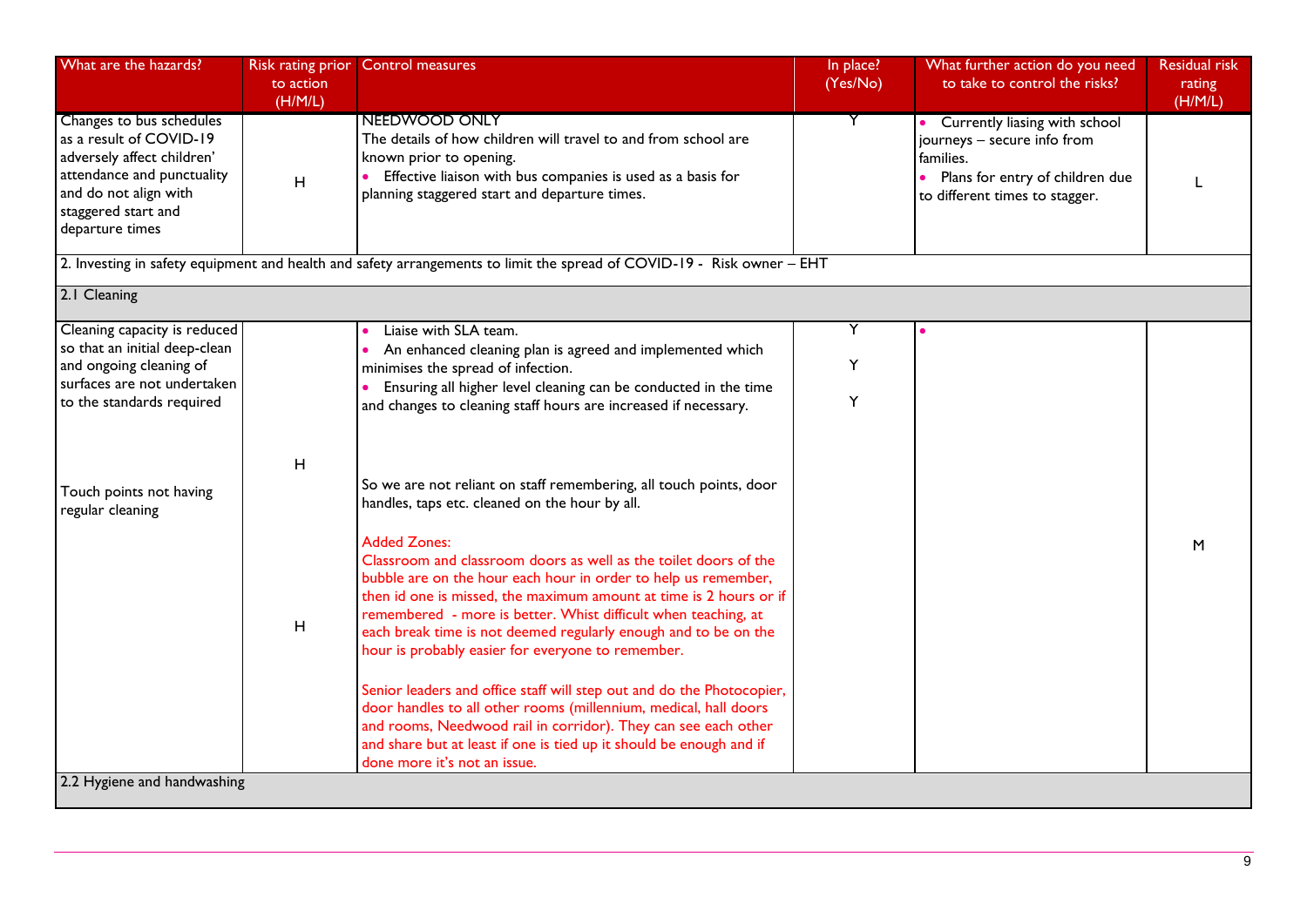| What are the hazards?                                                                                                                     | <b>Risk rating prior</b><br>to action<br>(H/M/L) | <b>Control measures</b>                                                                                                                                                                                                                                                                                   | In place?<br>(Yes/No) | What further action do you need<br>to take to control the risks? | <b>Residual risk</b><br>rating<br>(H/M/L) |
|-------------------------------------------------------------------------------------------------------------------------------------------|--------------------------------------------------|-----------------------------------------------------------------------------------------------------------------------------------------------------------------------------------------------------------------------------------------------------------------------------------------------------------|-----------------------|------------------------------------------------------------------|-------------------------------------------|
| Inadequate supplies of soap<br>and hand sanitiser mean<br>that children and staff do<br>not wash their hands with<br>sufficient frequency | M                                                | An audit of handwashing facilities and sanitiser dispensers is<br>undertaken before the school reopens and additional supplies are<br>purchased if necessary.<br>• Monitoring arrangements are in place to ensure that supplies of<br>soap, hand towels and sanitiser are maintained throughout the day.  | Y                     | Orders already completed.                                        |                                           |
| Children forget to wash<br>their hands regularly and<br>frequently                                                                        | $\boldsymbol{\mathsf{H}}$                        | Staff training includes the need to remind children of the need<br>to wash their hands regularly and frequently.<br>Posters reinforce the need to wash hands regularly and<br>frequently.<br>• School leaders monitor the extent to which handwashing is<br>taking place on a regular and frequent basis. | Y<br>Y                |                                                                  |                                           |
| Staff and children need their<br>own soap due to regularly<br>washing and irritability                                                    | H                                                | Communication and COSHH statements secured.                                                                                                                                                                                                                                                               | Υ                     |                                                                  |                                           |
| 2.3 Clothing/fabric                                                                                                                       |                                                  |                                                                                                                                                                                                                                                                                                           |                       |                                                                  |                                           |
| Clothes may increase the<br>risk of the virus spreading                                                                                   | H                                                | We are returning to uniform and professional attire from<br>September. Advice does not centre around washing clothes daily<br>and we can alter plans if this is reinstated.<br>Expectations and guidance are communicated to parents.                                                                     | Y<br>Υ                |                                                                  |                                           |
| The use of fabric chairs may<br>increase the risk of the<br>virus spreading                                                               | H                                                | TBC - there is nothing in the guidance about fabric and so, we<br>have already moved fabric chairs and will maintain this until we feel<br>have been advised otherwise.<br>Ensure chairs are limited to single person use.                                                                                | Y                     |                                                                  |                                           |
| 2.4 Testing and managing symptoms                                                                                                         |                                                  |                                                                                                                                                                                                                                                                                                           |                       |                                                                  |                                           |
| Testing is not used<br>effectively to help manage<br>staffing levels and support<br>staff wellbeing                                       | H                                                | Guidance on getting tested has been published.<br>The guidance has been explained to staff as part of the<br>induction process.<br>Post-testing support is available for staff through the school's<br>health provider.                                                                                   | Υ<br>Y<br>Υ           |                                                                  | M                                         |
| Infection transmission<br>within school due to<br>staff/children (or members                                                              | H                                                | Robust collection and monitoring of absence data, including<br>tracking return to school dates, is in place.                                                                                                                                                                                              | Y<br>Y                | Clear in our covid plan.<br>Communication and monitoring.        | M                                         |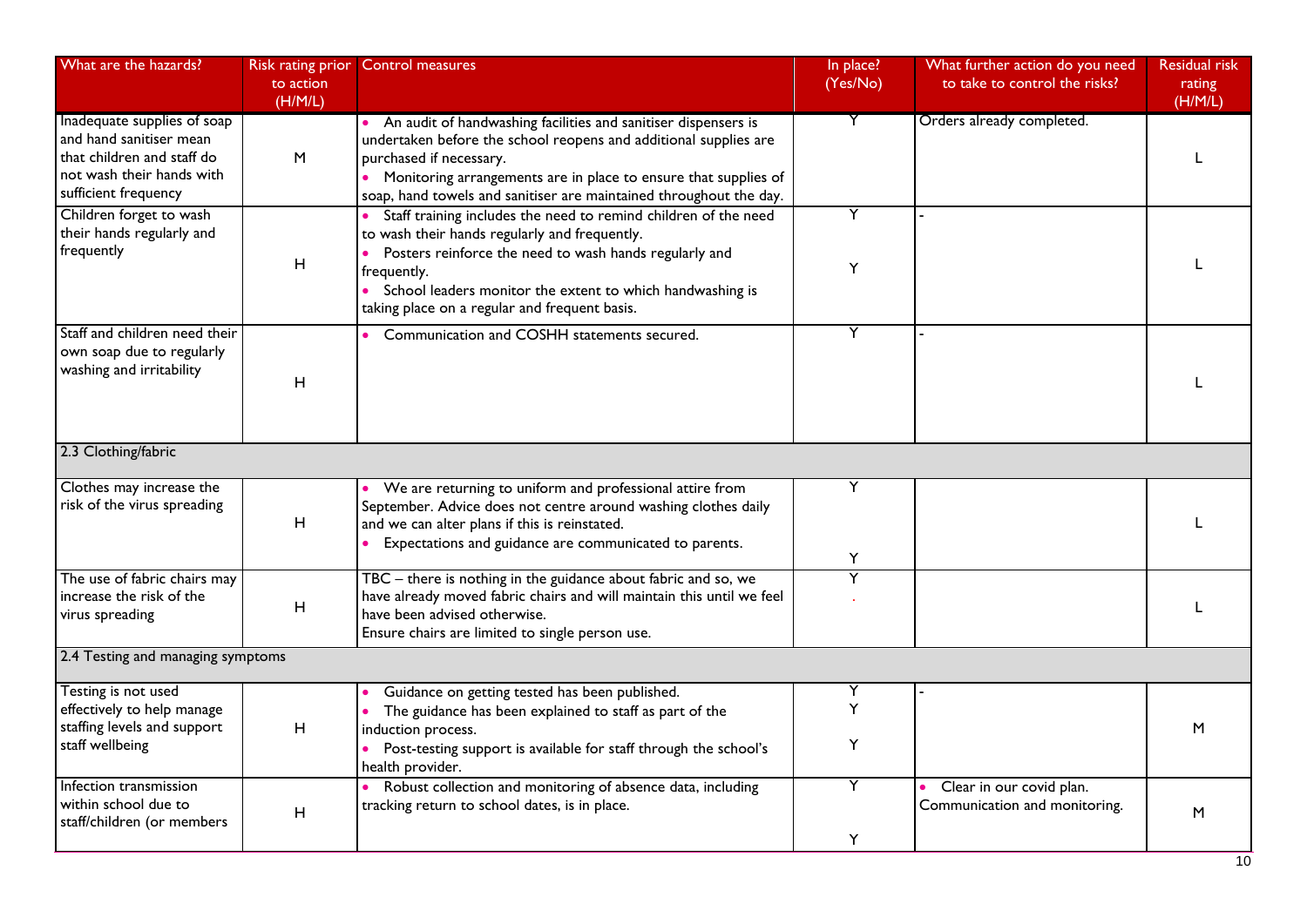| What are the hazards?                                                                                                                                                                                      | Risk rating prior<br>to action<br>(H/M/L) | <b>Control measures</b>                                                                                                                                                                                                                                                                                                                                                                                                                                                                                                                                                                                                                                                                                                                                            | In place?<br>(Yes/No) | What further action do you need<br>to take to control the risks?                                                        | <b>Residual risk</b><br>rating<br>(H/M/L) |
|------------------------------------------------------------------------------------------------------------------------------------------------------------------------------------------------------------|-------------------------------------------|--------------------------------------------------------------------------------------------------------------------------------------------------------------------------------------------------------------------------------------------------------------------------------------------------------------------------------------------------------------------------------------------------------------------------------------------------------------------------------------------------------------------------------------------------------------------------------------------------------------------------------------------------------------------------------------------------------------------------------------------------------------------|-----------------------|-------------------------------------------------------------------------------------------------------------------------|-------------------------------------------|
| of their household)<br>displaying symptoms                                                                                                                                                                 |                                           | Procedures are in place to deal with any pupil or staff displaying<br>symptoms at school. This includes the use of testing for both staff<br>and children and appropriate action, in line with government<br>guidance, should the tests prove positive or negative.<br>Children, parents and staff are aware of what steps to take if<br>they, or any member of their household, displays symptoms.<br>• WE AWAIT UPDATED GUIDANCE ON SHIELDING but -<br>this includes an understanding of the definitions and mitigating<br>actions to take in relation to the terms clinically vulnerable and<br>clinically extremely vulnerable should these apply.<br>• A record of any COVID-19 symptoms in staff or children is<br>reported to the trust or local authority. | Y<br>Υ                |                                                                                                                         |                                           |
| Staff, children and parents<br>are not aware of the<br>school's procedures<br>(including on self-isolation<br>and testing) should anyone<br>display symptoms of<br>COVID-19                                | L                                         | Staff, children and parents have received clear communications<br>informing them of current government guidance on the actions to<br>take should anyone display symptoms of COVID-19 and how this<br>will be implemented in the school.<br>• This guidance has been explained to staff and children as part of<br>the induction process.<br>Any updates or changes to this guidance are communicated in a<br>$\bullet$<br>timely and effective way to all stakeholders.<br>• All children within a bubble should be notified if one falls ill (or<br>a member of staff falls ill) without disclosing names or medical<br>information.                                                                                                                              | Y<br>Y                | Regular reminders.                                                                                                      |                                           |
| Staff, children and parents<br>are not aware of the<br>school's procedures should<br>there be a confirmed case<br>of COVID-19 in the school                                                                | L                                         | Staff, children and parents have received clear communications<br>informing them of current government guidance on confirmed<br>cases of COVID-19 and how this will be implemented in the<br>school.<br>This guidance has been explained to staff and children as part of<br>the induction process.<br>Any updates or changes to this guidance are communicated in a<br>timely and effective way to all stakeholders.                                                                                                                                                                                                                                                                                                                                              | Y<br>Y<br>Y           |                                                                                                                         |                                           |
| 2.5 First Aid/Designated Safeguarding Leads<br>The lack of availability of<br>designated First Aiders and<br>Designated Safeguarding<br>Leads puts children's safety<br>at risk<br>Lack of information and | $\overline{M}$                            | First Aid certificates extended for three months TBC is this<br>continued - as a school we have a lot of first aiders so should be<br>ok.<br>Communicate:                                                                                                                                                                                                                                                                                                                                                                                                                                                                                                                                                                                                          | Υ<br>Y<br>Y           | A large number of staff are trained,<br>3 senior leaders with Safeguarding<br>also.<br>Communication with first aiders. |                                           |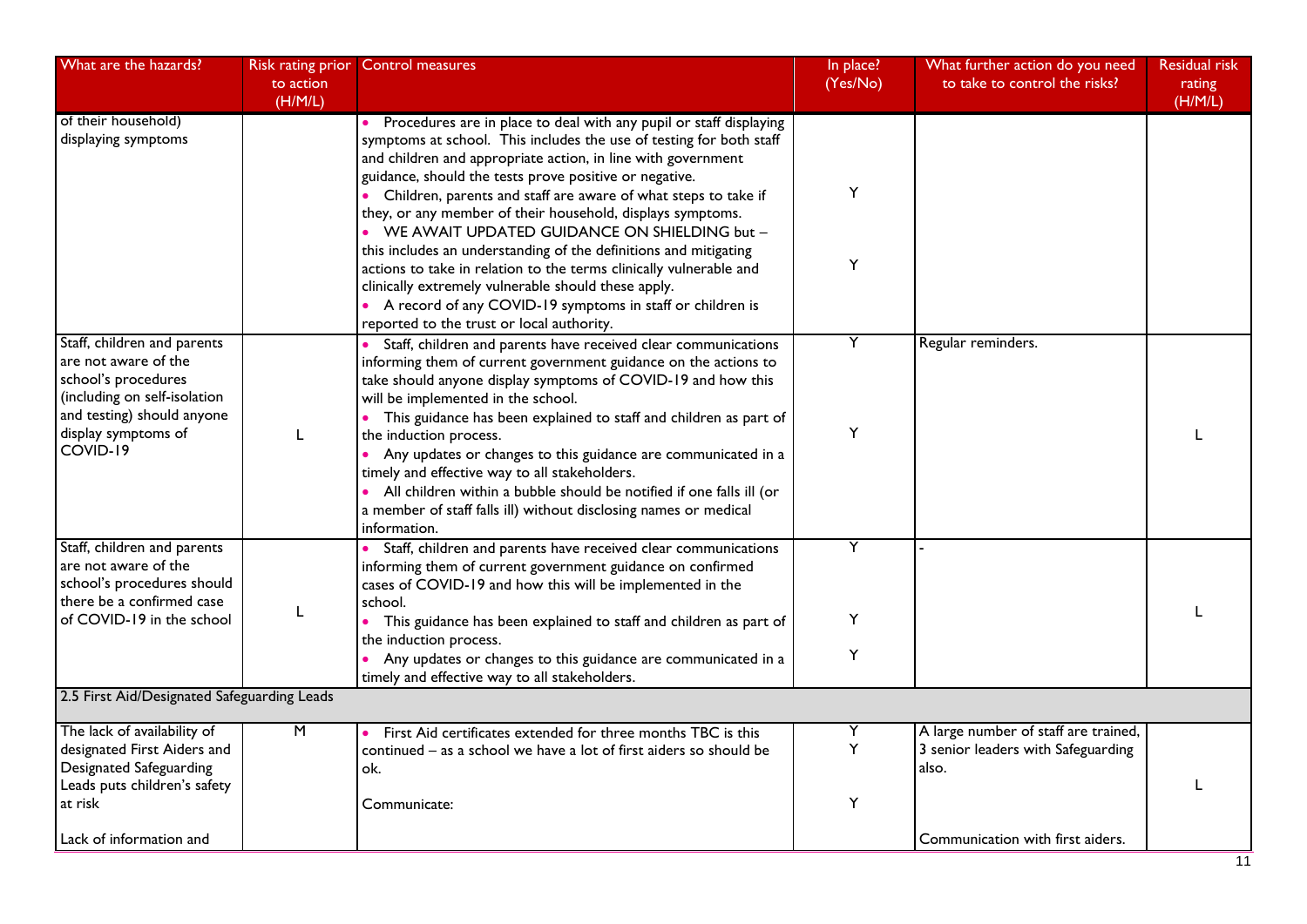| What are the hazards?                                                                                                    | Risk rating prior<br>to action<br>(H/M/L) | <b>Control measures</b>                                                                                                                                                                                                                                                                                                                                                                                                                                                                                               | In place?<br>(Yes/No) | What further action do you need<br>to take to control the risks? | <b>Residual risk</b><br>rating<br>(H/M/L) |
|--------------------------------------------------------------------------------------------------------------------------|-------------------------------------------|-----------------------------------------------------------------------------------------------------------------------------------------------------------------------------------------------------------------------------------------------------------------------------------------------------------------------------------------------------------------------------------------------------------------------------------------------------------------------------------------------------------------------|-----------------------|------------------------------------------------------------------|-------------------------------------------|
| training for first aiders to<br>support safely.                                                                          | M                                         | key controls if treating a person with symptoms of Covid-<br><u>19:</u><br>Wash/sanitise hands before and after treating a person - follow<br>handwashing guidelines<br>https://www.gov.uk/government/news/public-information-campaign-<br>focuses-on-handwashing).<br>Wear PPE as required<br>When performing CPR phone an ambulance and use compression<br>only CPR until the ambulance arrives.<br>If a decision is made to perform mouth-to-mouth ventilation, use a<br>resuscitation face shield where available |                       |                                                                  |                                           |
| 2.6 Medical rooms                                                                                                        |                                           |                                                                                                                                                                                                                                                                                                                                                                                                                                                                                                                       |                       |                                                                  |                                           |
| Medical rooms are not<br>adequately equipped or<br>configured to maintain<br>infection control                           | $\mathsf H$                               | All Saints only: Social distancing provisions are in place for medical<br>rooms.<br>• Additional rooms are designated for children with suspected<br>COVID-19 whilst collection is arranged. - we do not have the<br>space for this so will need to use an office or the medical /<br>millennium room and make contingency plans should this situation                                                                                                                                                                | Y<br>Y                |                                                                  | M                                         |
|                                                                                                                          |                                           | arise.<br>Procedures are in place for medical rooms to be cleaned after<br>suspected COVID-19 cases, along with other affected areas,<br>including toilets.                                                                                                                                                                                                                                                                                                                                                           | Υ                     |                                                                  |                                           |
| 2.7 Communication with parents                                                                                           |                                           |                                                                                                                                                                                                                                                                                                                                                                                                                                                                                                                       |                       |                                                                  |                                           |
| Parents and carers are not<br>fully informed of the health<br>and safety requirements for<br>the reopening of the school | M                                         | As part of the overall communications strategy referenced in<br>1.12, parents are kept up to date with information, guidance and<br>the school's expectations on a weekly basis using a range of<br>communication tools.<br>A COVID-19 section on the school website and newsletter is<br>created and updated.<br>Parent and pupil rules and expectations information provided.                                                                                                                                       | Y<br>Υ<br>Y           |                                                                  |                                           |
| Parents and carers may not<br>fully understand their<br>responsibilities should a<br>child show symptoms of<br>COVID-19  | $\mathsf H$                               | Key messages in line with government guidance are reinforced<br>on a weekly basis via email, text and the school's website.                                                                                                                                                                                                                                                                                                                                                                                           | Y                     | Regular reminders.                                               |                                           |
| 2.8 Personal Protective Equipment (PPE)                                                                                  |                                           |                                                                                                                                                                                                                                                                                                                                                                                                                                                                                                                       |                       |                                                                  |                                           |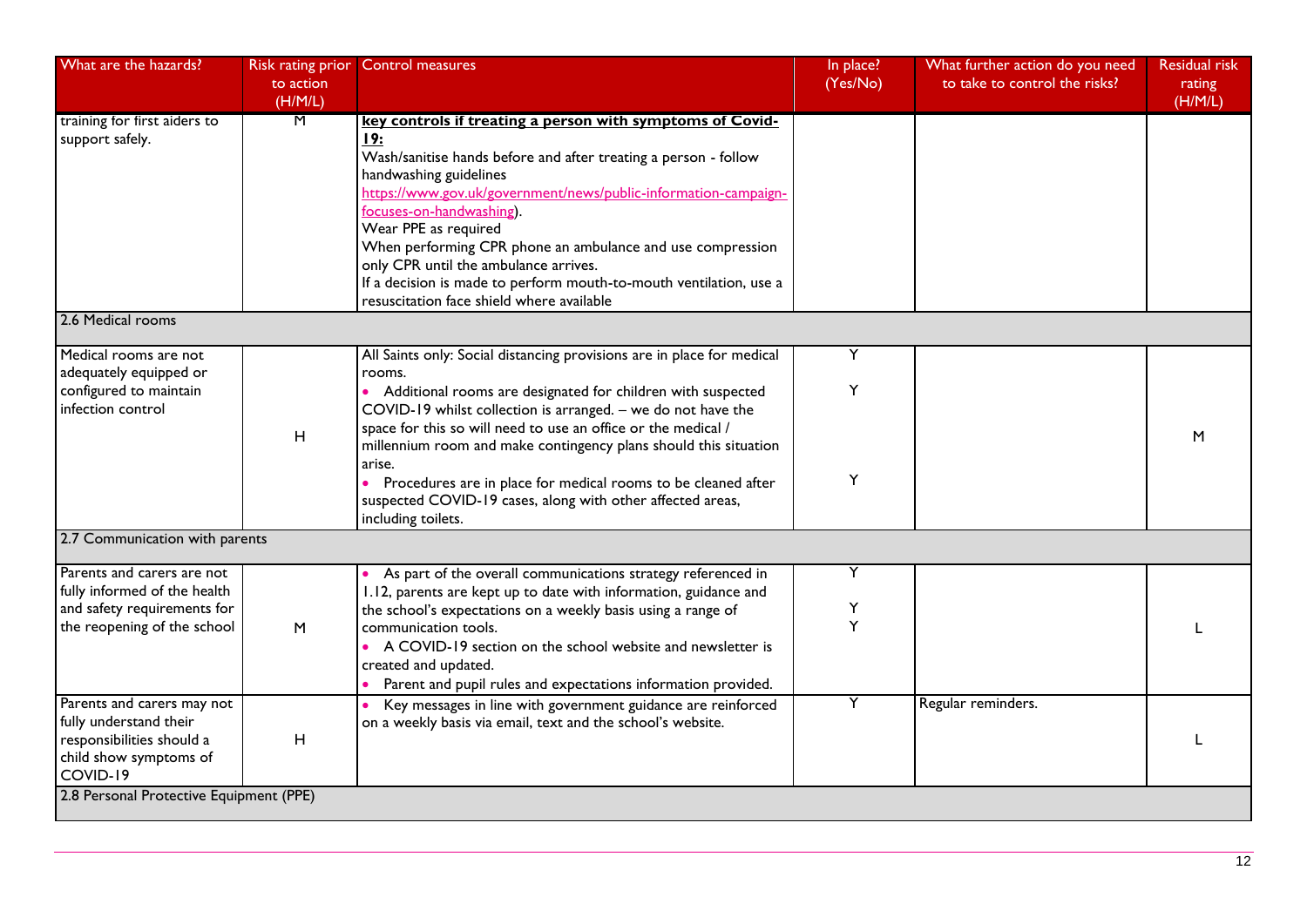| What are the hazards?                                                                        | Risk rating prior<br>to action | <b>Control measures</b>                                                                                                                                                                                                                                                                                                                                                                                                                                                                                                                                                                                                                                                                                                                                                                                                                                                                        | In place?<br>(Yes/No) | What further action do you need<br>to take to control the risks?                                    | <b>Residual risk</b><br>rating |
|----------------------------------------------------------------------------------------------|--------------------------------|------------------------------------------------------------------------------------------------------------------------------------------------------------------------------------------------------------------------------------------------------------------------------------------------------------------------------------------------------------------------------------------------------------------------------------------------------------------------------------------------------------------------------------------------------------------------------------------------------------------------------------------------------------------------------------------------------------------------------------------------------------------------------------------------------------------------------------------------------------------------------------------------|-----------------------|-----------------------------------------------------------------------------------------------------|--------------------------------|
|                                                                                              | (H/M/L)                        |                                                                                                                                                                                                                                                                                                                                                                                                                                                                                                                                                                                                                                                                                                                                                                                                                                                                                                |                       |                                                                                                     | (H/M/L)                        |
| Provision of PPE for staff<br>where required is not in<br>line with government<br>guidelines |                                | • Government guidance on wearing PPE is understood,<br>communicated and sufficient PPE has been procured.<br>• Those staff required to wear PPE (e.g. SEND intimate care;<br>receiving/handling deliveries; cleaning staff) have been instructed on<br>how to put on and how to remove PPE carefully to reduce<br>contamination and also how to dispose of them safely.<br>Staff are reminded that wearing of gloves is not a substitute for<br>good handwashing.                                                                                                                                                                                                                                                                                                                                                                                                                              | Y                     | Visor provided for medical<br>procedures, toileting and first aid.<br>Communication and monitoring. |                                |
| 3. Maximising social distancing measures - Risk owner - EHT                                  | M                              | Safe wearing and removal of face coverings<br>Our process for removing face coverings when those who<br>use face coverings arrive at school and when face coverings are<br>worn at school:<br>Safe wearing of face coverings requires cleaning<br>of hands before and after touching - including to remove or put<br>them on $-$ and the safe storage of them in individual, sealable plastic<br>bags between use. Where a face covering becomes damp, it should<br>not be worn and the face covering should be replaced carefully.<br>Parents are expected to provide a plastic bag for storage and<br>disposal at home.<br>Children/staff must be reminded not to touch the front of<br>their face covering during use or when removing it and they must<br>dispose of temporary face coverings in plastic bag brought from<br>home and taken home for disposal.<br>HAND WASHING THROUGHOUT. | Y                     |                                                                                                     |                                |
|                                                                                              |                                |                                                                                                                                                                                                                                                                                                                                                                                                                                                                                                                                                                                                                                                                                                                                                                                                                                                                                                |                       |                                                                                                     |                                |
| 3.1 Pupil behaviour                                                                          |                                |                                                                                                                                                                                                                                                                                                                                                                                                                                                                                                                                                                                                                                                                                                                                                                                                                                                                                                |                       |                                                                                                     |                                |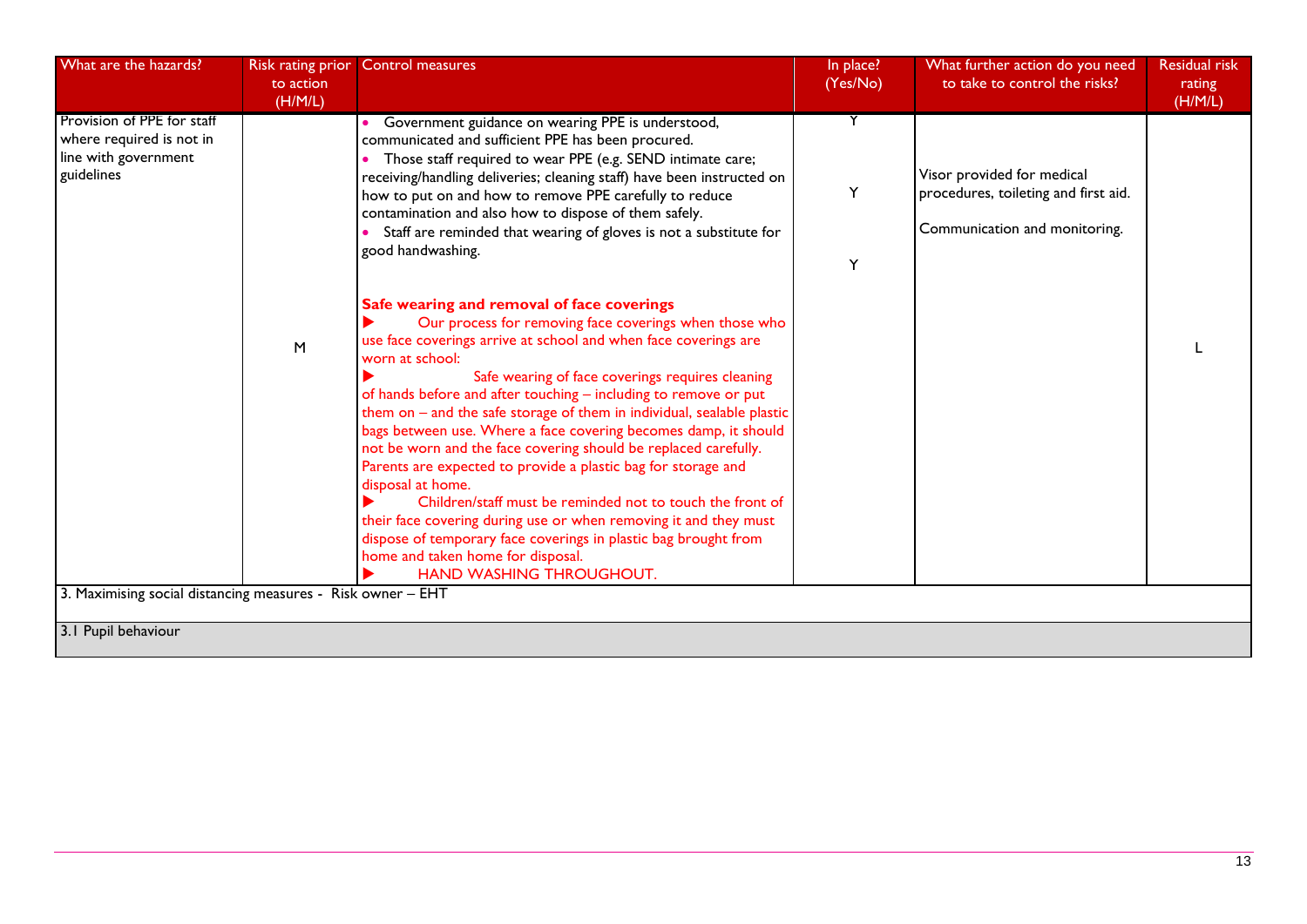| What are the hazards?                                                                                                                | Risk rating prior<br>to action<br>(H/M/L) | <b>Control measures</b>                                                                                                                                                                                                                                                                                                                                                                                                                                                                                                                                                                                                                                                                                                                                                                                                                                                                                                                                                                                                                                        | In place?<br>(Yes/No)                | What further action do you need<br>to take to control the risks? | <b>Residual risk</b><br>rating<br>(H/M/L) |
|--------------------------------------------------------------------------------------------------------------------------------------|-------------------------------------------|----------------------------------------------------------------------------------------------------------------------------------------------------------------------------------------------------------------------------------------------------------------------------------------------------------------------------------------------------------------------------------------------------------------------------------------------------------------------------------------------------------------------------------------------------------------------------------------------------------------------------------------------------------------------------------------------------------------------------------------------------------------------------------------------------------------------------------------------------------------------------------------------------------------------------------------------------------------------------------------------------------------------------------------------------------------|--------------------------------------|------------------------------------------------------------------|-------------------------------------------|
| Children' behaviour on<br>return to school does not<br>comply with social<br>distancing guidance                                     | H                                         | Clear messaging to children on the importance and reasons for<br>social distancing is reinforced throughout the school day by staff<br>and through posters, and floor markings. For young children this is<br>done through age-appropriate methods such as stories and games.<br>Staff model social distancing consistently.<br>The movement of children around the school is minimised.<br>Large gatherings are prohibited.<br>Break times and lunch times are carefully planned for areas and<br>staffing to support social distancing and are close supervision.<br>The school's behaviour policy has been revised to include<br>compliance with social distancing and this has been communicated<br>to staff, children and parents.<br>Senior leaders monitor areas where there are breaches of<br>social distancing measures and arrangements are reviewed.<br>Messages to parents reinforce the importance of social<br>distancing.<br>• Arrangements for social distancing of younger children have<br>been agreed and staff are clear on expectations. | Y<br>Υ<br>Y<br>Υ<br>Υ<br>Y<br>Υ<br>Y |                                                                  | M                                         |
| 3.2 Classrooms and teaching spaces                                                                                                   |                                           |                                                                                                                                                                                                                                                                                                                                                                                                                                                                                                                                                                                                                                                                                                                                                                                                                                                                                                                                                                                                                                                                |                                      |                                                                  |                                           |
| The size and configuration<br>of classrooms and teaching<br>spaces does not support<br>compliance with social<br>distancing measures | H                                         | Net capacity assessment completed, with each classroom and<br>$\bullet$<br>teaching space compliant with no real social distancing measures in<br>teaching spaces other than segregation of staff and children. Best<br>endeavours of furniture configuration are made.<br>• All furniture not in use has been removed from classrooms and<br>teaching spaces.<br>• Arrangements are reviewed regularly.                                                                                                                                                                                                                                                                                                                                                                                                                                                                                                                                                                                                                                                       | Y<br>Υ                               |                                                                  |                                           |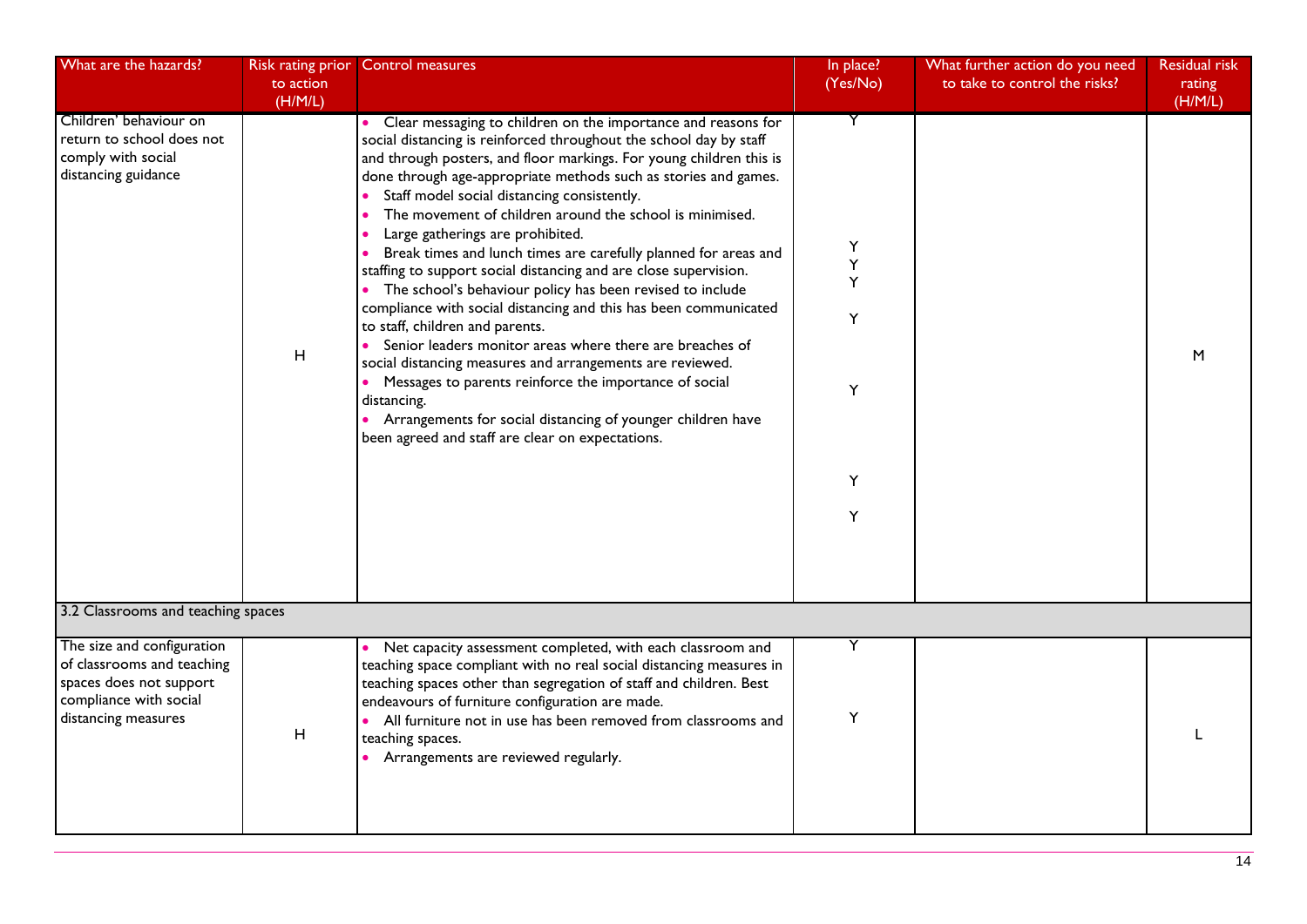| What are the hazards?                                                               | to action<br>(H/M/L) | Risk rating prior Control measures                                                                                                                                                                            | In place?<br>(Yes/No)                     | What further action do you need<br>to take to control the risks?  | <b>Residual risk</b><br>rating<br>(H/M/L) |
|-------------------------------------------------------------------------------------|----------------------|---------------------------------------------------------------------------------------------------------------------------------------------------------------------------------------------------------------|-------------------------------------------|-------------------------------------------------------------------|-------------------------------------------|
| Not adequate ventilation<br>Cold weather makes people<br>want to close ventilation. | $\sf M$              | Open windows and prop open doors (unless fire risk)<br>Staff and children expected to wear more and exploration of<br>heating system underway.                                                                |                                           | Communication with staff.                                         |                                           |
| 3.3 Movement in corridors                                                           |                      |                                                                                                                                                                                                               |                                           |                                                                   |                                           |
| Social distancing guidance is<br>breached when children                             |                      | Circulation plans have been reviewed and amended.                                                                                                                                                             | Y                                         | Communication and expectations.                                   |                                           |
| circulate in corridors                                                              |                      | One-way systems are in operation where feasible - but<br>challenging in our environments.                                                                                                                     | Y                                         | Support for young children,<br>exercise, singing et.c to maintain |                                           |
|                                                                                     |                      | Circulation routes are clearly marked with appropriate signage /<br>floor markings.                                                                                                                           | Y                                         | concentration.                                                    |                                           |
|                                                                                     |                      | Any pinch points/bottle necks are identified and managed<br>accordingly.                                                                                                                                      | Y                                         |                                                                   |                                           |
|                                                                                     | H                    | • The movement of children around school is minimised as much<br>as possible.                                                                                                                                 | Y                                         |                                                                   | M                                         |
|                                                                                     |                      | • Where possible, children stay in classrooms and staff move<br>around.                                                                                                                                       | Y                                         |                                                                   |                                           |
|                                                                                     |                      | Children are briefed regularly regarding observing social<br>distancing guidance whilst circulating.<br>Appropriate supervision levels are in place.<br>Bubbles now removed unless cases increase / outbreak. | Υ<br>Υ                                    |                                                                   |                                           |
| 3.4 Break times                                                                     |                      |                                                                                                                                                                                                               |                                           |                                                                   |                                           |
| Children may not observe<br>social distancing at break<br>times                     |                      | Break times are carefully planned with space and supervision.<br>External areas are designated for different groups.<br>Children are reminded about social distancing as break times                          | Y<br>Ý                                    |                                                                   |                                           |
|                                                                                     | H                    | begin.<br>Social distancing signage is in place around the school and in key<br>areas.                                                                                                                        | Υ<br>Y                                    |                                                                   | M                                         |
|                                                                                     |                      | Supervision levels have been enhanced, especially with younger<br>children, to support social distancing.<br>Bubbles now removed unless cases increase / outbreak.                                            | N not enough<br>staff but rations<br>good |                                                                   |                                           |
| 3.5 Lunch times                                                                     |                      |                                                                                                                                                                                                               |                                           |                                                                   |                                           |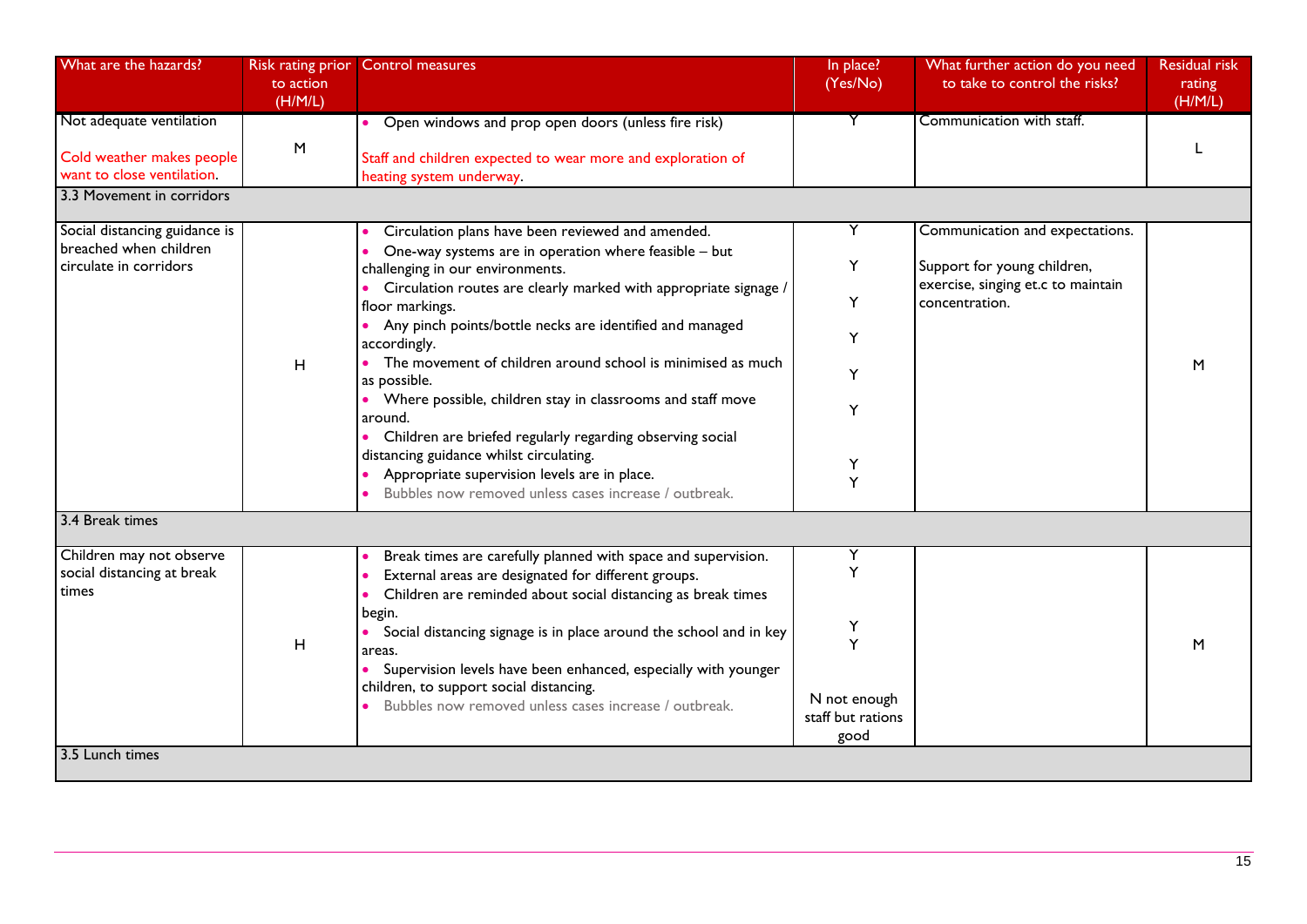| What are the hazards?                                  | Risk rating prior<br>to action | <b>Control measures</b>                                                                                                                                                         | In place?<br>(Yes/No) | What further action do you need<br>to take to control the risks? | <b>Residual risk</b><br>rating |
|--------------------------------------------------------|--------------------------------|---------------------------------------------------------------------------------------------------------------------------------------------------------------------------------|-----------------------|------------------------------------------------------------------|--------------------------------|
|                                                        | (H/M/L)                        |                                                                                                                                                                                 |                       |                                                                  | (H/M/L)                        |
| Children may not observe<br>social distancing at lunch |                                | Carefully planned lunches - staffing, rooms, play spaces.<br>Packed lunches only - limits use of cutlery, movement etc.                                                         | Y                     |                                                                  |                                |
| times                                                  |                                | (September plans with kitchen - see what the new norm looks like<br>and introduce hot meals where possible). Careful plans and                                                  | Y                     |                                                                  |                                |
|                                                        |                                | practice in place to manage movement and queuing for lunches as<br>hot meals are introduced. Safe cleaning practices so staff do not<br>enter children's space or do so safely. | Y                     |                                                                  |                                |
|                                                        | H                              | • Children are reminded about social distancing as lunch times<br>begin.<br>• Children wash their hands before and after eating.                                                | Y                     |                                                                  | M                              |
|                                                        |                                | Dining area - children in classrooms in bubbles.<br>Floor markings are used to manage queues and enable social                                                                  | Y                     |                                                                  |                                |
|                                                        |                                | distancing.<br>• Guidance has been issued to parents and children on packed                                                                                                     | Y                     |                                                                  |                                |
|                                                        |                                | lunches (e.g. the use of disposable bags instead of lunch boxes).<br>Eating areas are cleaned after lunch.<br>Bubbles now removed unless cases increase / outbreak.             | Y                     |                                                                  |                                |
| 3.6 Toilets                                            |                                |                                                                                                                                                                                 |                       |                                                                  |                                |
| Queues for toilets and<br>handwashing risk non-        |                                | Queuing zones for toilets and hand washing have been<br>established and are monitored.                                                                                          | Y                     |                                                                  |                                |
| compliance with social<br>distancing measures          |                                | Designated toilets provided for each bubble.<br>Floor markings are in place to enable social distancing.                                                                        | Y                     |                                                                  |                                |
|                                                        |                                | Children know that they can only use the toilet one at a time.<br>Children are encouraged to access the toilet during<br>class/throughout the day to help avoid queues.         | Y                     |                                                                  |                                |
|                                                        | H                              | The toilets are cleaned frequently.<br>Monitoring ensures a constant supply of soap and paper towels.<br>Bins are emptied regularly - and are flip tops to contain              | Υ<br>Ý                |                                                                  |                                |
|                                                        |                                | contents.<br>Children are reminded regularly on how to wash hands and<br>young children are supervised in doing so.                                                             | Y<br>Y                |                                                                  |                                |
|                                                        |                                | Bubbles now removed unless cases increase / outbreak.                                                                                                                           | Υ                     |                                                                  |                                |
| 3.7 Medical Rooms                                      |                                |                                                                                                                                                                                 |                       |                                                                  |                                |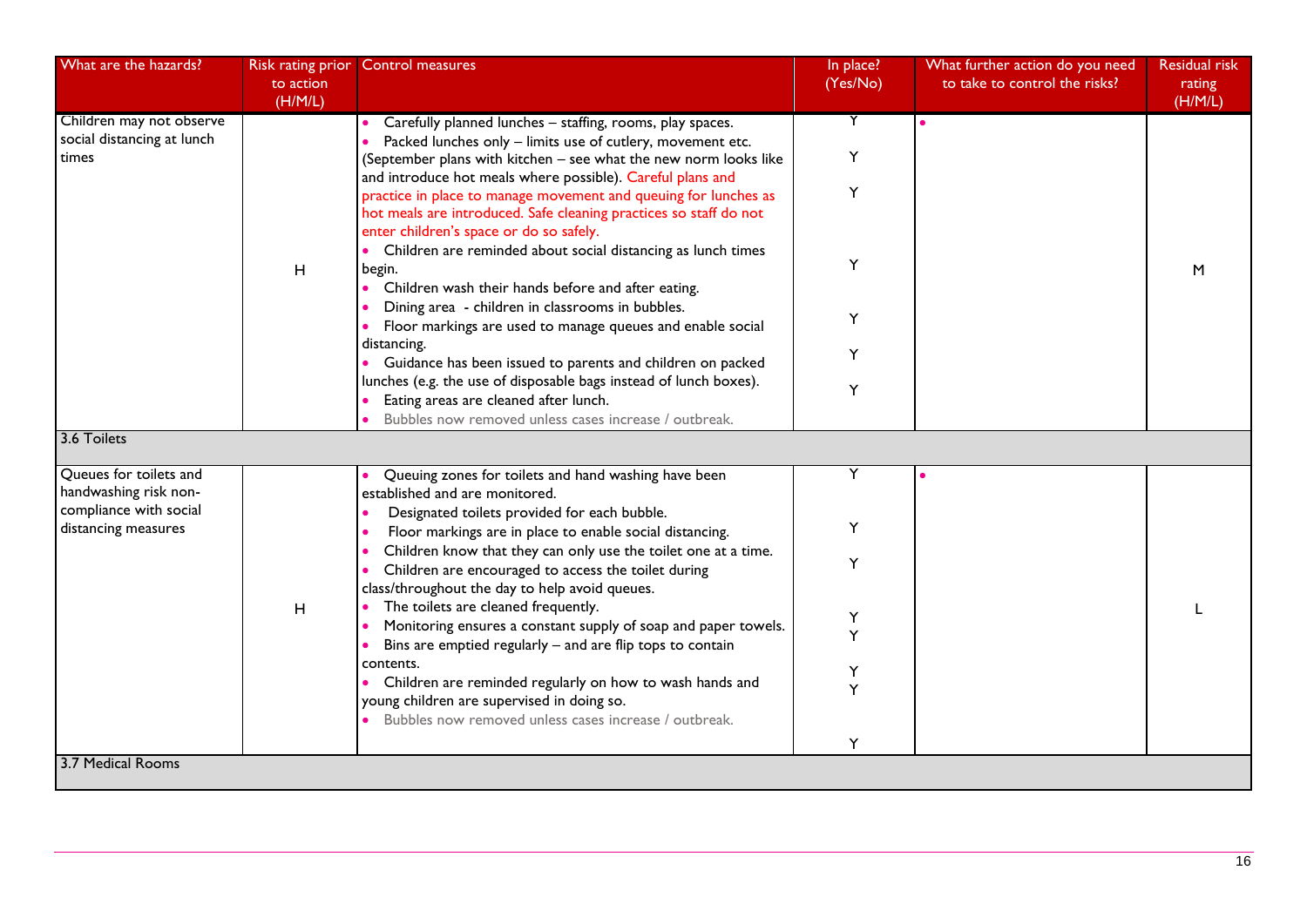| What are the hazards?                                                                                                                                                                                         | Risk rating prior<br>to action<br>(H/M/L) | <b>Control measures</b>                                                                                                                                                                                                                                                                                                                                                                                                                                                                                                                                                                                                                                                                                                                                                                                                                                                                                                                                                                                                                                                                                                                                                                                                                                                                                                                                                                                                                                                                                                                                                                                                                                                                                     | In place?<br>(Yes/No)                | What further action do you need<br>to take to control the risks?                        | <b>Residual risk</b><br>rating<br>(H/M/L) |
|---------------------------------------------------------------------------------------------------------------------------------------------------------------------------------------------------------------|-------------------------------------------|-------------------------------------------------------------------------------------------------------------------------------------------------------------------------------------------------------------------------------------------------------------------------------------------------------------------------------------------------------------------------------------------------------------------------------------------------------------------------------------------------------------------------------------------------------------------------------------------------------------------------------------------------------------------------------------------------------------------------------------------------------------------------------------------------------------------------------------------------------------------------------------------------------------------------------------------------------------------------------------------------------------------------------------------------------------------------------------------------------------------------------------------------------------------------------------------------------------------------------------------------------------------------------------------------------------------------------------------------------------------------------------------------------------------------------------------------------------------------------------------------------------------------------------------------------------------------------------------------------------------------------------------------------------------------------------------------------------|--------------------------------------|-----------------------------------------------------------------------------------------|-------------------------------------------|
| The configuration of<br>medical rooms may<br>compromise social<br>distancing measures                                                                                                                         | H                                         | RM only<br>Social distancing provisions are in place for medical rooms.<br>• Additional rooms are designated for children with suspected<br>COVID-19 whilst collection is arranged.<br>Procedures are in place for medical rooms to be cleaned after<br>suspected COVID-19 cases, along with other affected areas,<br>including toilets.                                                                                                                                                                                                                                                                                                                                                                                                                                                                                                                                                                                                                                                                                                                                                                                                                                                                                                                                                                                                                                                                                                                                                                                                                                                                                                                                                                    | Y<br>Υ<br>Y                          |                                                                                         | M                                         |
| 3.8 Reception area and areas around school when people enter school                                                                                                                                           |                                           |                                                                                                                                                                                                                                                                                                                                                                                                                                                                                                                                                                                                                                                                                                                                                                                                                                                                                                                                                                                                                                                                                                                                                                                                                                                                                                                                                                                                                                                                                                                                                                                                                                                                                                             |                                      |                                                                                         |                                           |
| Groups of people gather in<br>reception (parents, visitors,<br>deliveries) which risks<br>breaching social distancing<br>guidelines<br>Hygiene and sanitisation of<br>area and items used is not<br>adequate. | <b>NA</b>                                 | Lines outside expect all to queue - crosses on floor as to<br>where to stand.<br>Only one on entry at a time.<br>Social distancing points are clearly set out, using floor markings,<br>continuing outside where necessary.<br>Office staff expected to open window and stand back.<br>Social distancing guidance is clearly displayed to protect<br>reception staff (e.g. distance from person stood at reception desk).<br>Social distancing expected throughout visit.<br>Non-essential entrance to school will be controlled such as<br>deliveries to be outside.<br>Visitors to school are minimised and balance of risk is<br>considered when arranging visits such as psychologists, social<br>workers, attendance officers, business functions etc.<br>Arrangements are in place for segregation of visitors.<br>• No parents on the premises except for specific meeting such as<br>SEND and where volunteering is deemed necessary or safe - such<br>as outside reading.<br>If appropriate visitors will wear masks but only have to wear them<br>if they cannot social distance or choose to. BUT they will always<br>wear masks in Class 2 at Needwood where vulnerabilities are<br>higher. For clarity, visitors will wear masks. Communicate with HT<br>if this is a concern / issue.<br>Staff and visitors to wear masks in communal areas and corridors.<br>Office staff take the details from the visitor rather than sharing pad<br>and expect QR code track and trace. If a visitor uses a pen (or<br>anything else in school) it is to be sanitised.<br>February 2022 - no expectation to wear masks. However, masks<br>to be work when working with any vulnerable children or adults. | Υ<br>Υ<br>Υ<br>Υ<br>Υ<br>Y<br>Y<br>Y | Communication with staff,<br>parents and potential known<br>visitors - of expectations. | <b>NA</b>                                 |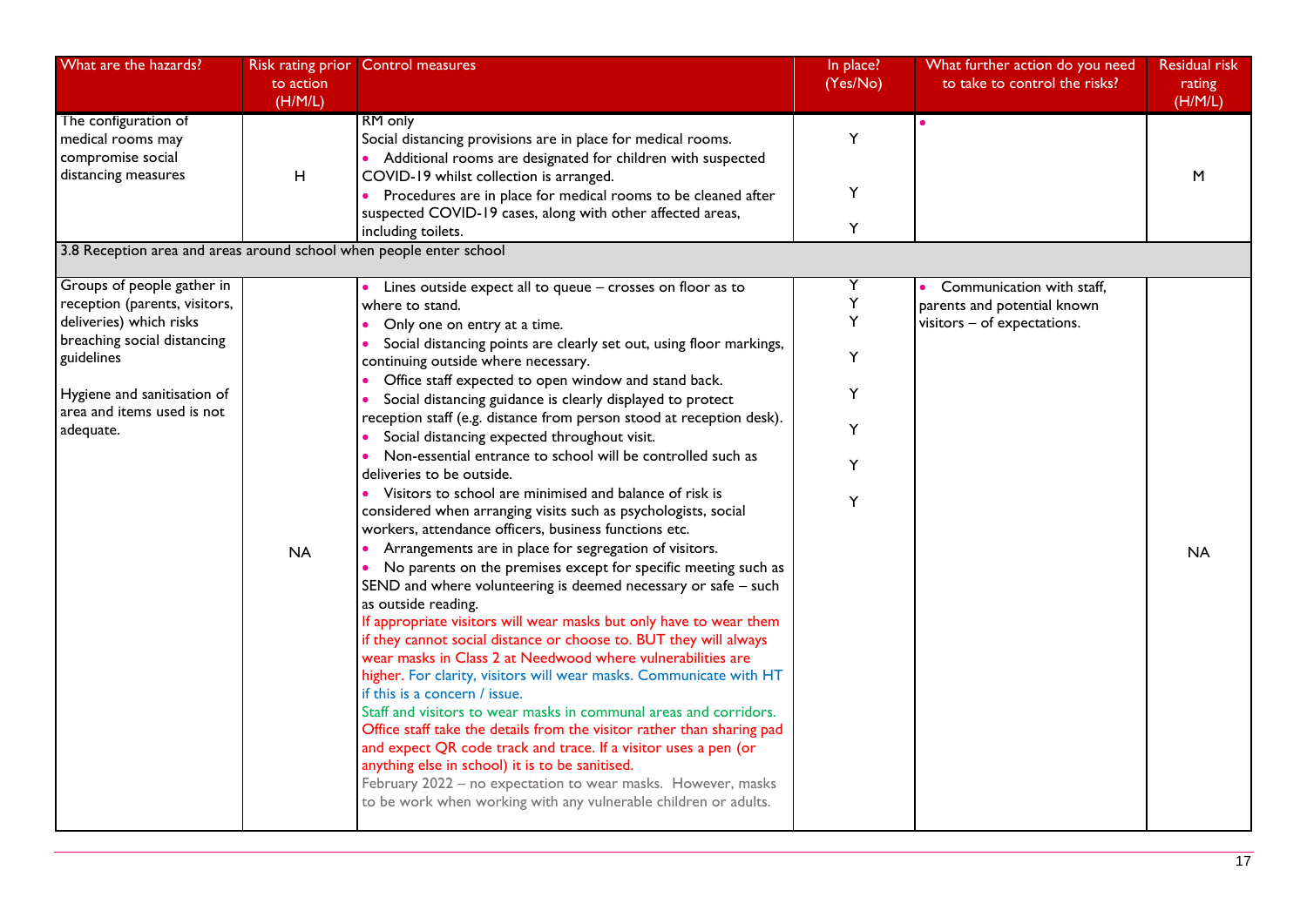| What are the hazards?                                                                                                    | to action<br>(H/M/L) | Risk rating prior Control measures                                                                                                                                                                                                                                                                                                                                                                                                                                                                                                                                                                                                                                          | In place?<br>(Yes/No) | What further action do you need<br>to take to control the risks? | <b>Residual risk</b><br>rating<br>(H/M/L) |
|--------------------------------------------------------------------------------------------------------------------------|----------------------|-----------------------------------------------------------------------------------------------------------------------------------------------------------------------------------------------------------------------------------------------------------------------------------------------------------------------------------------------------------------------------------------------------------------------------------------------------------------------------------------------------------------------------------------------------------------------------------------------------------------------------------------------------------------------------|-----------------------|------------------------------------------------------------------|-------------------------------------------|
| 3.9 Arrival and departure from school                                                                                    |                      |                                                                                                                                                                                                                                                                                                                                                                                                                                                                                                                                                                                                                                                                             |                       |                                                                  |                                           |
| Children and parents<br>congregate at exits and<br>entrances, making social<br>distancing measures difficult<br>to apply | $\mathsf H$          | Start and finish times are staggered (Needwood) and carefully<br>planned, one way, demarcated and different entrances etc<br>Rangemore. February 2022 - start times the same for boths<br>schools, finish times only staggered at RM.<br>• The use of available entrances and exits is maximised one way<br>at AS and 2 sites at NW).                                                                                                                                                                                                                                                                                                                                       | Y<br>Υ                |                                                                  |                                           |
|                                                                                                                          |                      | • Social distancing guidelines are reinforced at entrances and exits<br>through signage and floor/ground markings, including external<br>drop-off and pick-up points.<br>• Weekly messages to parents stress the need for social<br>distancing at arrival and departure times.                                                                                                                                                                                                                                                                                                                                                                                              | Y                     |                                                                  |                                           |
| 3.10 Transport                                                                                                           |                      |                                                                                                                                                                                                                                                                                                                                                                                                                                                                                                                                                                                                                                                                             |                       |                                                                  |                                           |
| The use of public and<br>school transport by<br>children poses risks in<br>terms of social distancing                    | H                    | Guidance on buses - guidance is in place for children and<br>parents on how social distancing can be observed on public and<br>school transport. This includes advice on the use of face coverings<br>if children are travelling with children other than from their own<br>class.<br>$\bullet$<br>Discussions have been held with the relevant public transport<br>authority and with bus companies on how social distancing<br>measures will be applied.<br>Local plans:<br>Children have a seating plan which they adhere to.<br>The children will wear masks as agreed by all families despite there<br>not being any expectations at this age group by the government. | To prepare<br>Y       | Prepare liaise with journey<br>team for advice                   | M                                         |
| 3.11 Staff areas                                                                                                         |                      |                                                                                                                                                                                                                                                                                                                                                                                                                                                                                                                                                                                                                                                                             |                       |                                                                  |                                           |
| The configuration of staff<br>rooms and offices makes<br>compliance with social<br>distancing measures<br>problematic    | H                    | Reconfiguration of staff rooms and offices has been undertaken<br>prior to the school opening to allow for social distancing between<br>staff.                                                                                                                                                                                                                                                                                                                                                                                                                                                                                                                              | Y                     |                                                                  |                                           |
|                                                                                                                          |                      | 4. Continuing enhanced protection for children and staff with underlying health conditions - Risk owner - EHT                                                                                                                                                                                                                                                                                                                                                                                                                                                                                                                                                               |                       |                                                                  |                                           |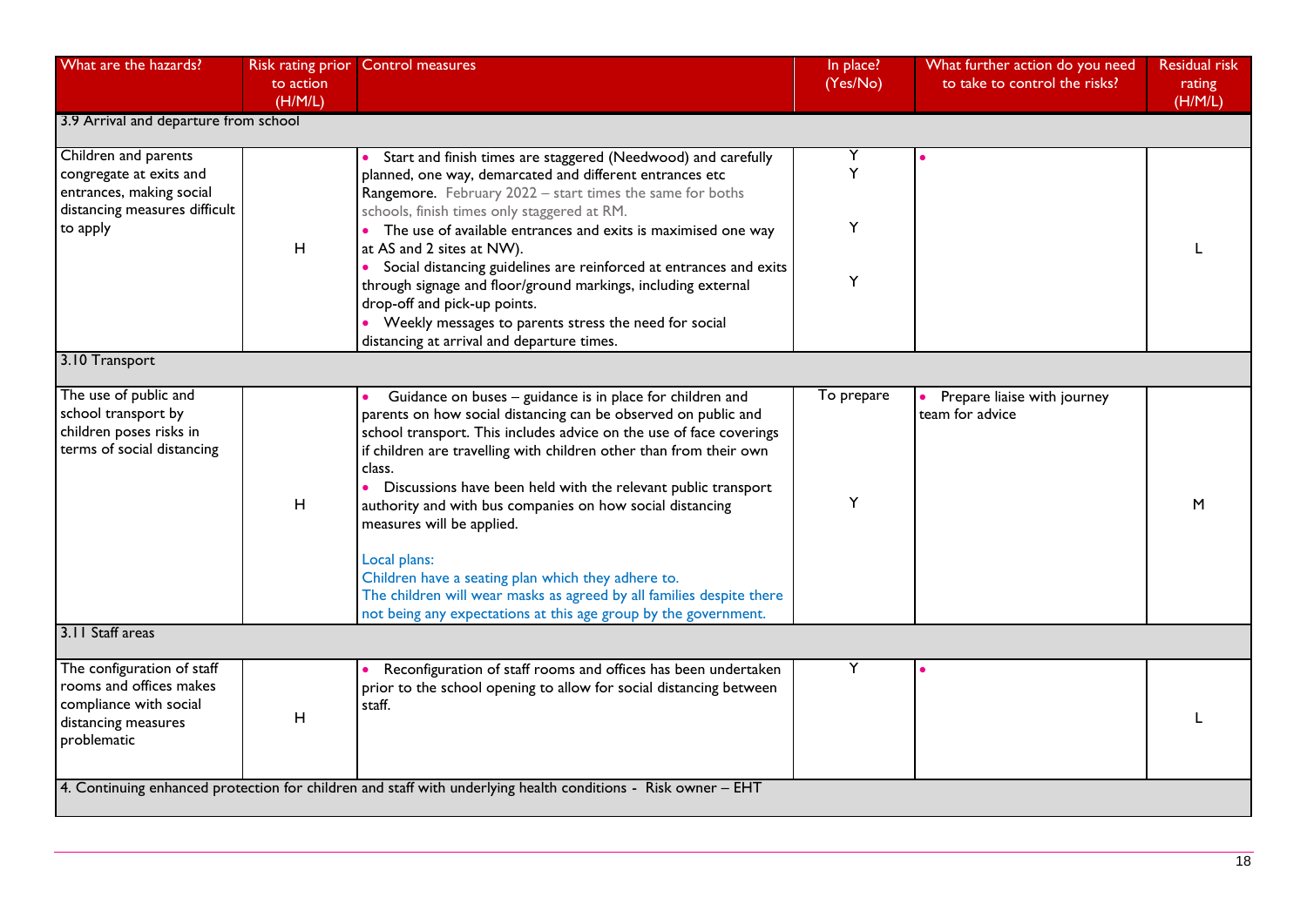| What are the hazards?                                                                                | Risk rating prior<br>to action<br>(H/M/L) | <b>Control measures</b>                                                                                                                                                                                                                                  | In place?<br>(Yes/No) | What further action do you need<br>to take to control the risks? | <b>Residual risk</b><br>rating<br>(H/M/L) |
|------------------------------------------------------------------------------------------------------|-------------------------------------------|----------------------------------------------------------------------------------------------------------------------------------------------------------------------------------------------------------------------------------------------------------|-----------------------|------------------------------------------------------------------|-------------------------------------------|
| 4.1 Children with underlying health issues                                                           |                                           |                                                                                                                                                                                                                                                          |                       |                                                                  |                                           |
| Children with underlying<br>health issues or those who                                               |                                           | Parents have been provided with clear guidance and this is<br>reinforced on a regular basis.                                                                                                                                                             | Υ                     |                                                                  |                                           |
| are shielding are not<br>identified and so measures<br>have not been put in place<br>to protect them | H                                         | • Parents have been asked to make the school aware of children'<br>underlying health conditions and the school has sought to ensure<br>that the appropriate guidance has been acted upon.<br>The school, and parents are clear about the definitions and | Υ                     |                                                                  |                                           |
|                                                                                                      |                                           | associated mitigating strategies relation to people who are classed<br>as clinically vulnerable and clinically extremely vulnerable.<br>• Schools have a regularly updated register of children with<br>underlying health conditions.                    | Y                     |                                                                  |                                           |
|                                                                                                      |                                           |                                                                                                                                                                                                                                                          | Y                     |                                                                  |                                           |
| 4.2 Staff with underlying health issues                                                              |                                           |                                                                                                                                                                                                                                                          |                       |                                                                  |                                           |
| Staff with underlying health                                                                         |                                           | All members of staff with underlying health issues, those within                                                                                                                                                                                         | Ÿ                     |                                                                  |                                           |
| issues or those who are<br>shielding are not identified<br>and so measures have not                  |                                           | vulnerable groups or who are shielding have been instructed to<br>make their condition or circumstances known to the school.<br>Records are kept of this and regularly updated.                                                                          |                       |                                                                  |                                           |
| been put in place to protect<br>them                                                                 |                                           | • Members of staff with underlying health conditions have been<br>asked to seek and act on the advice of their GP/consultant/midwife<br>or current government advice.                                                                                    |                       |                                                                  |                                           |
| Staff who have been<br>identified since November                                                     | $\boldsymbol{\mathsf{H}}$                 | Staff are clear about the definitions and associated mitigating<br>strategies relation to people who are classed as clinically vulnerable<br>and clinically extremely vulnerable.                                                                        | Y                     |                                                                  |                                           |
| $5th$ as being in the at risk<br>category such as BAME and<br>over 60.                               |                                           | All staff with underlying health conditions that put them at<br>increased risk from COVID-19 are working from home in line with<br>national guidance.<br>• Current government guidance is being applied.                                                 | Y                     |                                                                  |                                           |
|                                                                                                      |                                           | Staff who are BAME/Over 60 or have specific health conditions to<br>have a specific risk assessment bespoke for them.                                                                                                                                    | Υ<br>Υ<br>Y           |                                                                  |                                           |
|                                                                                                      |                                           | 5. Enhancing mental health support for children and staff - Risk owner - EHT                                                                                                                                                                             |                       |                                                                  |                                           |
| 5.1 Mental health concerns - children                                                                |                                           |                                                                                                                                                                                                                                                          |                       |                                                                  |                                           |
| Children' mental health has                                                                          |                                           | There are sufficient numbers of trained staff available to support                                                                                                                                                                                       | Υ                     |                                                                  |                                           |
| been adversely affected<br>during the period that the                                                | H                                         | children with mental health issues.                                                                                                                                                                                                                      | Υ                     |                                                                  | M                                         |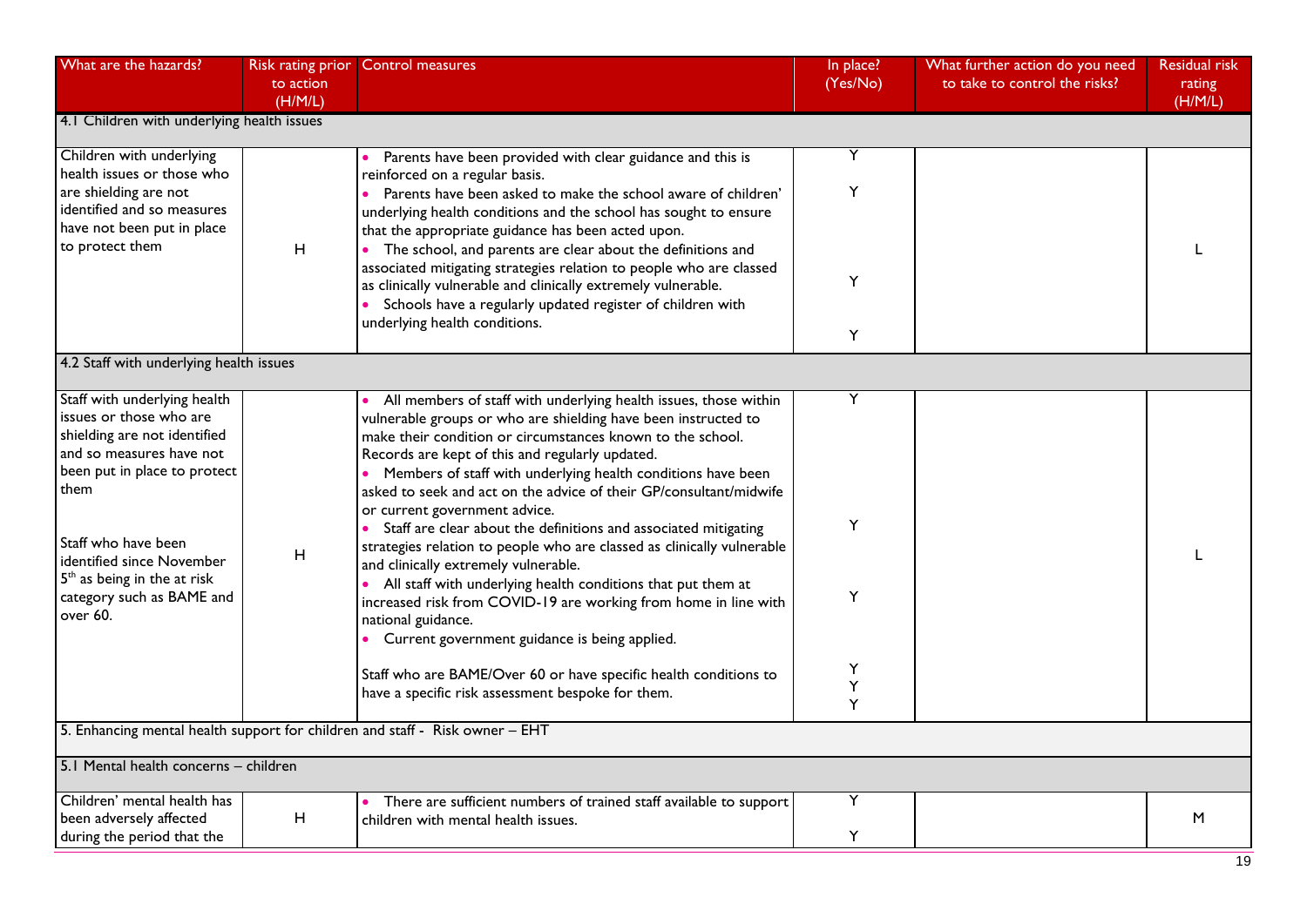| What are the hazards?                                                                                                                                         | <b>Risk rating prior</b><br>to action<br>(H/M/L) | <b>Control measures</b>                                                                                                                                                                                                                                                                                                                                                                                                                                                                                                                  | In place?<br>(Yes/No) | What further action do you need<br>to take to control the risks? | <b>Residual risk</b><br>rating<br>(H/M/L) |
|---------------------------------------------------------------------------------------------------------------------------------------------------------------|--------------------------------------------------|------------------------------------------------------------------------------------------------------------------------------------------------------------------------------------------------------------------------------------------------------------------------------------------------------------------------------------------------------------------------------------------------------------------------------------------------------------------------------------------------------------------------------------------|-----------------------|------------------------------------------------------------------|-------------------------------------------|
| school has been closed and<br>by the COVID-19 crisis in<br>general                                                                                            |                                                  | • There is access to designated staff for all children who wish to<br>talk to someone about wellbeing/mental health.<br>• Wellbeing/mental health is discussed regularly in PSHE/virtual<br>assemblies/pupil briefings (stories/toy characters are used for<br>younger children to help talk about feelings).                                                                                                                                                                                                                            | Y                     |                                                                  |                                           |
|                                                                                                                                                               |                                                  | Resources/websites to support the mental health of children<br>are provided.<br>Recovery curriculum includes planned weeks across forest<br>family re connection and wellbeing.<br>Regulation spaces, mental health toolkits and talk time included                                                                                                                                                                                                                                                                                      | Y                     |                                                                  |                                           |
|                                                                                                                                                               |                                                  | as part of plan                                                                                                                                                                                                                                                                                                                                                                                                                                                                                                                          |                       |                                                                  |                                           |
| 5.2 Mental health concerns - staff                                                                                                                            |                                                  |                                                                                                                                                                                                                                                                                                                                                                                                                                                                                                                                          |                       |                                                                  |                                           |
| The mental health of staff<br>has been adversely affected<br>during the period that the<br>school has been closed and<br>by the COVID-19 crisis in<br>general | H                                                | Staff are encouraged to focus on their wellbeing.<br>FLT are proactive in discussing wellbeing with the staff that they<br>manage, including their workload.<br>Workload has been considered and distribution of roles (home<br>/ distance learning and in school planning) and PPA provided -use<br>of shielding staff at home is effective.<br>Staff briefings and training have included content on wellbeing.<br>Staff briefings/training on wellbeing are provided.<br>Staff have been signposted to useful websites and resources. | Υ<br>Y<br>Y<br>Y      |                                                                  | M                                         |
| <b>IF NECESSARY</b>                                                                                                                                           |                                                  |                                                                                                                                                                                                                                                                                                                                                                                                                                                                                                                                          | Y<br>$\overline{Y}$   |                                                                  |                                           |
| Working from home can<br>adversely affect mental<br>health                                                                                                    |                                                  | Staff working from home due to self-isolation have regular<br>catch-ups with colleagues<br>• Staff are encouraged to speak regularly with colleagues, take<br>regular breaks and exercise- socially distanced.                                                                                                                                                                                                                                                                                                                           | Y                     |                                                                  |                                           |
|                                                                                                                                                               | H                                                | • Appropriate work plans have been agreed with support<br>provided where necessary.<br>• Staff working from home may help provide remote learning for<br>any children who need to stay at home.                                                                                                                                                                                                                                                                                                                                          | Y<br>Υ                |                                                                  | M                                         |
| 5.3 Bereavement support                                                                                                                                       |                                                  |                                                                                                                                                                                                                                                                                                                                                                                                                                                                                                                                          |                       |                                                                  |                                           |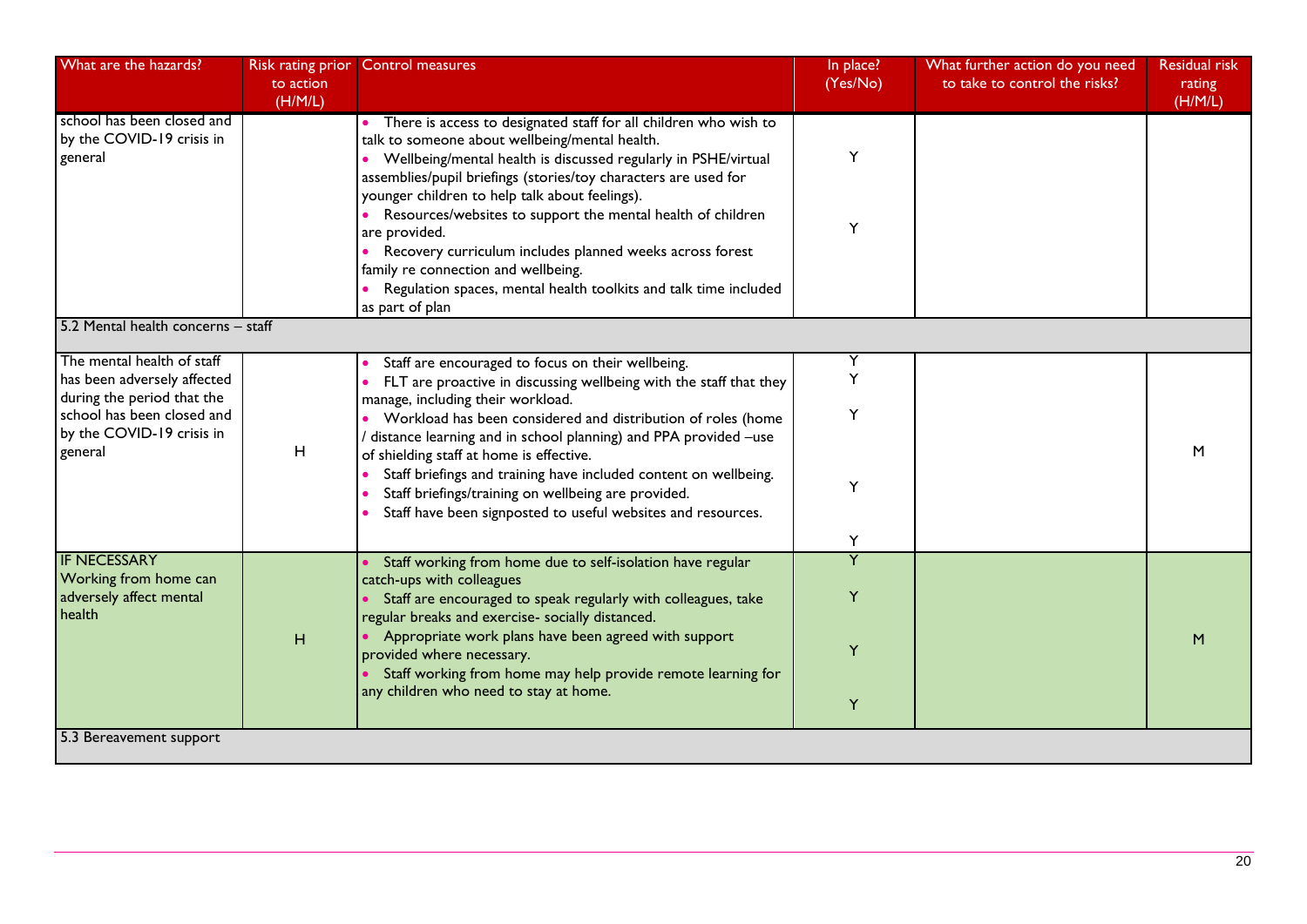| What are the hazards?                                                        | <b>Risk rating prior</b><br>to action<br>(H/M/L) | <b>Control measures</b>                                                                                                                                                                                           | In place?<br>(Yes/No) | What further action do you need<br>to take to control the risks? | <b>Residual risk</b><br>rating<br>(H/M/L) |
|------------------------------------------------------------------------------|--------------------------------------------------|-------------------------------------------------------------------------------------------------------------------------------------------------------------------------------------------------------------------|-----------------------|------------------------------------------------------------------|-------------------------------------------|
| Children and staff are<br>grieving because of loss of<br>friends or family   | H                                                | The school has access to trained staff who can deliver<br>bereavement counselling and support.<br>Support is requested from other organisations when necessary.<br>Packs and books are prepared.                  | When applicable       |                                                                  | M                                         |
|                                                                              |                                                  | 6. Maintaining educational provision for children of key workers and vulnerable children - Risk owner - EHT                                                                                                       |                       |                                                                  |                                           |
| 6.1 Maintaining provision                                                    |                                                  |                                                                                                                                                                                                                   |                       |                                                                  |                                           |
| Attendance expectations<br>and reluctance.                                   | M                                                | Pastoral and emotional support provided.<br>Expectations clear.                                                                                                                                                   | Y                     |                                                                  |                                           |
| 7. Operational issues - Risk owner - EHT                                     |                                                  |                                                                                                                                                                                                                   |                       |                                                                  |                                           |
| 7.1 Review of fire procedures                                                |                                                  |                                                                                                                                                                                                                   |                       |                                                                  |                                           |
| Fire procedures are not<br>appropriate to cover new<br>arrangements          |                                                  | Fire procedures have been reviewed and revised where<br>required, due to:                                                                                                                                         | Y                     |                                                                  |                                           |
|                                                                              |                                                  | Possible absence of fire marshals (several fire marshals are in<br>place)<br>Social distancing rules during evacuation and at muster points                                                                       |                       |                                                                  |                                           |
|                                                                              | H                                                | Possible need for additional muster point(s) to enable social<br>distancing where possible                                                                                                                        |                       |                                                                  |                                           |
|                                                                              |                                                  | Staff and children have been briefed on any new evacuation<br>procedures.<br>• Incident controller and fire marshals have been trained and<br>briefed appropriately.                                              | Y                     |                                                                  |                                           |
| Fire evacuation drills -<br>unable to apply social<br>distancing effectively | H                                                | Plans for fire evacuation drills are in place which are in line with<br>social distancing measures.<br>Bubbles now removed unless cases increase / outbreak.<br>Priority is always to leave the building quickly. | Y                     |                                                                  |                                           |
| Fire marshals absent due to<br>absence                                       | $\mathsf H$                                      | An additional staff rota is in place for fire marshals to cover any<br>absences and staff have been briefed accordingly.                                                                                          | Υ                     |                                                                  | M                                         |
| 7.2 Managing premises on reopening after lengthy closure                     |                                                  |                                                                                                                                                                                                                   |                       |                                                                  |                                           |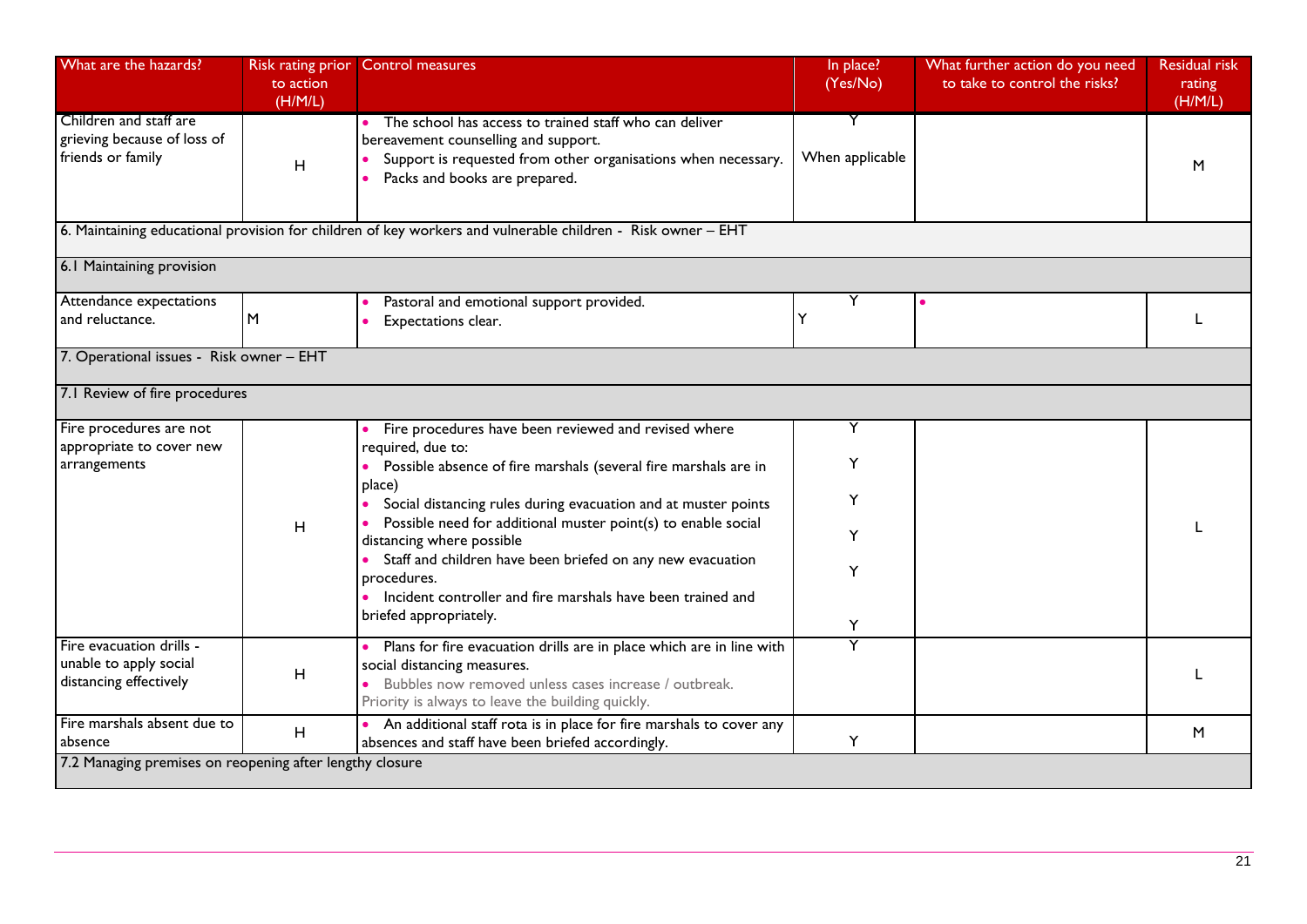| What are the hazards?                                                                                                    | Risk rating prior<br>to action<br>(H/M/L) | Control measures                                                                                                                                                                                                                                                                                                                                                                                                                                                                                                                                                                                                                                                                                                                                                                                                                                                                                                                                                                                                                                                                                                                                                                                                                                                                                                                                                 | In place?<br>(Yes/No)           | What further action do you need<br>to take to control the risks? | <b>Residual risk</b><br>rating<br>(H/M/L) |
|--------------------------------------------------------------------------------------------------------------------------|-------------------------------------------|------------------------------------------------------------------------------------------------------------------------------------------------------------------------------------------------------------------------------------------------------------------------------------------------------------------------------------------------------------------------------------------------------------------------------------------------------------------------------------------------------------------------------------------------------------------------------------------------------------------------------------------------------------------------------------------------------------------------------------------------------------------------------------------------------------------------------------------------------------------------------------------------------------------------------------------------------------------------------------------------------------------------------------------------------------------------------------------------------------------------------------------------------------------------------------------------------------------------------------------------------------------------------------------------------------------------------------------------------------------|---------------------------------|------------------------------------------------------------------|-------------------------------------------|
| All systems may not be<br>operational                                                                                    | H                                         | This should not apply as both schools have been open and all<br>maintenance and compliance has been adhered to.                                                                                                                                                                                                                                                                                                                                                                                                                                                                                                                                                                                                                                                                                                                                                                                                                                                                                                                                                                                                                                                                                                                                                                                                                                                  | Y                               |                                                                  | L                                         |
| Statutory compliance has<br>not been completed due to<br>the availability of<br>contractors during<br>lockdown           |                                           | As above.                                                                                                                                                                                                                                                                                                                                                                                                                                                                                                                                                                                                                                                                                                                                                                                                                                                                                                                                                                                                                                                                                                                                                                                                                                                                                                                                                        | All maintained                  |                                                                  |                                           |
| 7.3 Contractors working on the school site                                                                               |                                           |                                                                                                                                                                                                                                                                                                                                                                                                                                                                                                                                                                                                                                                                                                                                                                                                                                                                                                                                                                                                                                                                                                                                                                                                                                                                                                                                                                  |                                 |                                                                  |                                           |
| Contractors on-site whilst<br>school is in operation may<br>pose a risk to social<br>distancing and infection<br>control | H                                         | Ongoing works and scheduled inspections for schools (e.g.<br>estates related) have been designated as essential work by the<br>government and so are set to continue.<br>• An assessment has been carried out to see if any additional<br>control measures are required to keep staff, children and<br>contractors safe.<br>• Assurances have been sought from the contractors that all staff<br>attending the setting will be in good health (symptom-free) and that<br>contractors have procedures in place to ensure effective social<br>distancing is maintained at all times.<br>• Temperature checks are carried out on arrival and before<br>entering the school building.<br>• Alternative arrangements have been considered such as using a<br>different entrance for contractors and organising classes so that<br>contractors and staff/children are kept apart.<br>Social distancing is being maintained throughout any such works<br>and where this is not possible arrangements are reviewed.<br>In addition to arrangements for COVID-19, normal contractor<br>$\bullet$<br>procedures are being applied and have been updated in light of<br>COVID-19 (including contractor risk assessments and method<br>statements, and contractor induction).<br>Restriction of contractual visitors to the school site to as small<br>a number as possible. | Y<br>Y<br>Y<br>Y<br>Y<br>Y<br>Υ |                                                                  | M                                         |
| 8. Finance - Risk owner - EHT                                                                                            |                                           |                                                                                                                                                                                                                                                                                                                                                                                                                                                                                                                                                                                                                                                                                                                                                                                                                                                                                                                                                                                                                                                                                                                                                                                                                                                                                                                                                                  |                                 |                                                                  |                                           |
| 8.1 Costs of the school's response to COVID-19                                                                           |                                           |                                                                                                                                                                                                                                                                                                                                                                                                                                                                                                                                                                                                                                                                                                                                                                                                                                                                                                                                                                                                                                                                                                                                                                                                                                                                                                                                                                  |                                 |                                                                  |                                           |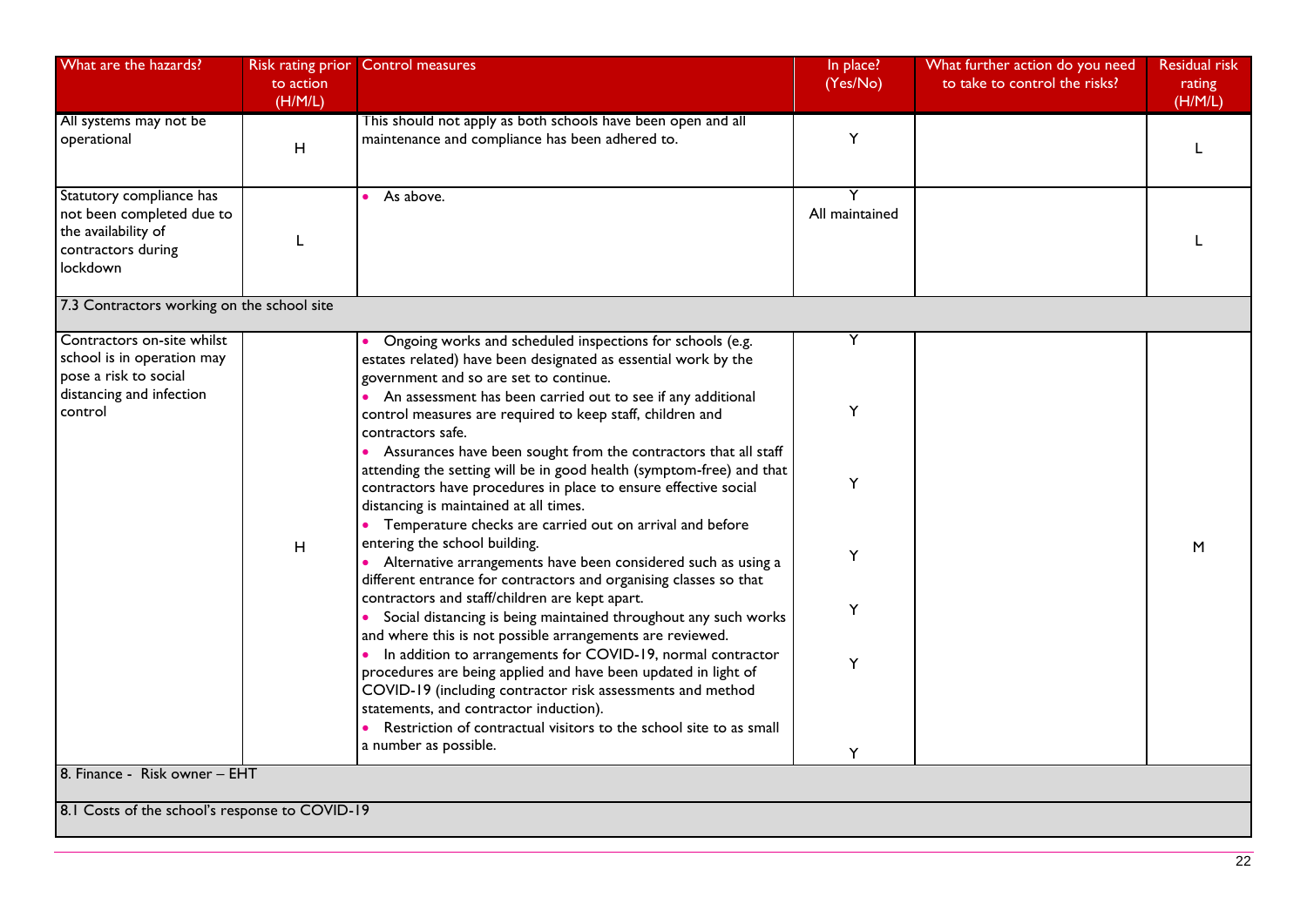| What are the hazards?                                                     | to action<br>(H/M/L) | Risk rating prior Control measures                                                                                                                                                                                                                                                                                                                                                                   | In place?<br>(Yes/No) | What further action do you need<br>to take to control the risks? | <b>Residual risk</b><br>rating<br>(H/M/L) |
|---------------------------------------------------------------------------|----------------------|------------------------------------------------------------------------------------------------------------------------------------------------------------------------------------------------------------------------------------------------------------------------------------------------------------------------------------------------------------------------------------------------------|-----------------------|------------------------------------------------------------------|-------------------------------------------|
| Taken out this section but<br>TBC if needs to be added<br>to.             |                      |                                                                                                                                                                                                                                                                                                                                                                                                      |                       |                                                                  |                                           |
| 9. Governance - Risk owner - EHT                                          |                      |                                                                                                                                                                                                                                                                                                                                                                                                      |                       |                                                                  |                                           |
| 9.1 Oversight of the governing body                                       |                      |                                                                                                                                                                                                                                                                                                                                                                                                      |                       |                                                                  |                                           |
| Lack of Governor oversight<br>during the COVID-19 crisis                  |                      | The governing body continues to meet regularly via online                                                                                                                                                                                                                                                                                                                                            | Y                     |                                                                  |                                           |
| leads to the school failing to<br>meet statutory                          |                      | platforms.<br>• The governing body agendas are structured to ensure all<br>statutory requirements are discussed and school leaders are held                                                                                                                                                                                                                                                          | Y                     |                                                                  |                                           |
| requirements.                                                             | M                    | to account for their implementation.<br>• The Headteachers / Business managers report to governors<br>includes content and updates on how the school is continuing to<br>meet its statutory obligations in addition to covering the school's<br>response to COVID-19.<br>• Minutes of governing body meetings are reviewed to ensure<br>that they accurately record governors' oversight and holding | Y                     |                                                                  |                                           |
|                                                                           |                      | leaders to account for areas of statutory responsibility.<br>• Governors will engage with the School Representation Group<br>of the Trust                                                                                                                                                                                                                                                            | Y                     |                                                                  |                                           |
|                                                                           |                      | Trust documents and CST updates will be shared with them.<br>Regular dialogue with the Chair of Governors and those<br>governors with designated responsibilities is in place                                                                                                                                                                                                                        | Y                     |                                                                  |                                           |
| 10. Additional site-specific issues and risks - Risk owner - EHT          |                      |                                                                                                                                                                                                                                                                                                                                                                                                      |                       |                                                                  |                                           |
| <b>ADDITIONAL</b>                                                         |                      | Settings to add any site-specific issues/arrangements here and ensure mitigation strategies are in place to address them                                                                                                                                                                                                                                                                             |                       |                                                                  |                                           |
| Additional advice by the<br>Government                                    |                      | Music will be outside wherever possible, large groups will not sing<br>together (classed as more than 15). Wind instruments will not be<br>shared. Shared instruments will be cleaned after use. The advice                                                                                                                                                                                          | Y                     | Communication                                                    |                                           |
| Infection through singing<br>and sharing instruments                      |                      | suggests that they sit back to back and sing so this would have to<br>be outside                                                                                                                                                                                                                                                                                                                     |                       |                                                                  |                                           |
| Active lessons, breathing,<br>proximity of children,<br>shared equipment. | H                    | PE Will be outside wherever possible and we will have smaller<br>groups if PE needs to be inside.<br>- Keep pupils in small consistent groups<br>- Equipment used must be thoroughly cleaned between groups<br>- Avoid contact sports                                                                                                                                                                | Y                     |                                                                  |                                           |